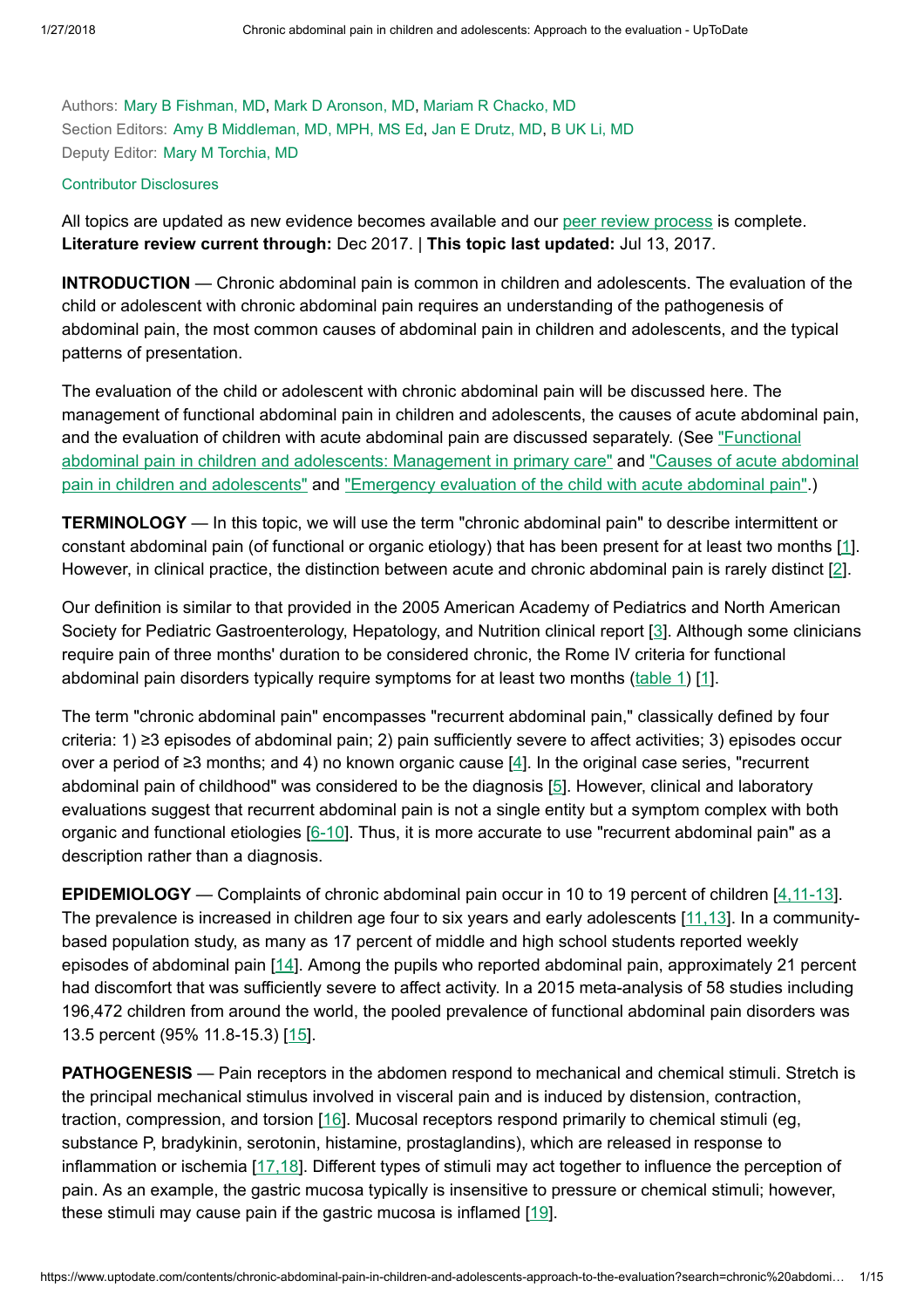The threshold for perceiving pain from visceral stimuli varies among individuals. Pain perception is complex and involves visceral sensitivity and psychologic processing [\[20](https://www.uptodate.com/contents/chronic-abdominal-pain-in-children-and-adolescents-approach-to-the-evaluation/abstract/20)]. The central nervous system's interpretation of visceral pain as serious or not serious influences the perception of pain [\[21,22](https://www.uptodate.com/contents/chronic-abdominal-pain-in-children-and-adolescents-approach-to-the-evaluation/abstract/21,22)]. In children with functional abdominal pain, brain-gut communication is altered by a distortion of visceral sensation [[23\]](https://www.uptodate.com/contents/chronic-abdominal-pain-in-children-and-adolescents-approach-to-the-evaluation/abstract/23). Normal processes (eg, peristalsis) may be perceived as painful. Visceral hypersensitivity occurs through peripheral sensitization at the point of inflammation, central sensitization, and recruitment of noninvolved adjacent neurons [[24\]](https://www.uptodate.com/contents/chronic-abdominal-pain-in-children-and-adolescents-approach-to-the-evaluation/abstract/24); these mechanisms may predispose to chronic pain even after the initial stimulus (eg, infection) has resolved. (See "Pathophysiology of irritable [bowel syndrome",](https://www.uptodate.com/contents/pathophysiology-of-irritable-bowel-syndrome?sectionName=VISCERAL+HYPERSENSITIVITY&anchor=H4&source=see_link#H4) section on 'Visceral hypersensitivity'.)

Sometimes pain originating in the viscera is perceived to originate at a distant site (ie, referred pain). Referred pain usually is located in the cutaneous dermatomes sharing the same spinal cord level as the visceral inputs ([figure](https://www.uptodate.com/contents/image?imageKey=PC%2F61375&topicKey=PEDS%2F111&search=chronic+abdominal+pain+in+children&rank=1%7E150&source=see_link) 1). As an example, nociceptive stimuli from the gallbladder enter the spinal cord at T5 to T10. Thus, pain from an inflamed gallbladder may be perceived in the scapula. Precise localization of the pain to the right upper quadrant in patients with acute cholecystitis usually occurs once the overlying parietal peritoneum (which is somatically innervated) becomes inflamed.

ETIOLOGY — The two broad categories of causes of chronic abdominal pain in children and adolescents are organic disorders ([table](https://www.uptodate.com/contents/image?imageKey=PEDS%2F90723&topicKey=PEDS%2F111&search=chronic+abdominal+pain+in+children&rank=1%7E150&source=see_link) 2) and functional abdominal pain disorders ([table](https://www.uptodate.com/contents/image?imageKey=PEDS%2F71435&topicKey=PEDS%2F111&search=chronic+abdominal+pain+in+children&rank=1%7E150&source=see_link) 1) [[6\]](https://www.uptodate.com/contents/chronic-abdominal-pain-in-children-and-adolescents-approach-to-the-evaluation/abstract/6). Most children with chronic abdominal pain have functional abdominal pain disorders  $[8,25,26]$  $[8,25,26]$ . However, the two categories are not mutually exclusive. Functional and organic conditions coexist and interact; psychologic complications of organic disease are common in children and adolescents [[27-29](https://www.uptodate.com/contents/chronic-abdominal-pain-in-children-and-adolescents-approach-to-the-evaluation/abstract/27-29)]. As an example, irritable bowel syndrome (IBS) is frequently superimposed on inflammatory bowel disease [[30\]](https://www.uptodate.com/contents/chronic-abdominal-pain-in-children-and-adolescents-approach-to-the-evaluation/abstract/30).

Organic disorders — Organic disorders are conditions that are associated with physiologic, structural, or [biochemical abnormalities](https://www.uptodate.com/contents/image?imageKey=PEDS%2F90721&topicKey=PEDS%2F111&search=chronic+abdominal+pain+in+children&rank=1%7E150&source=see_link) ([table](https://www.uptodate.com/contents/image?imageKey=PEDS%2F90723&topicKey=PEDS%2F111&search=chronic+abdominal+pain+in+children&rank=1%7E150&source=see_link) 2). Organic disorders are more likely in children with "alarm" findings (table 3).

Functional disorders — Functional disorders are conditions in which the patient has a variable combination of symptoms without any readily identifiable or strong suspicion of an organic condition. Functional gastrointestinal pain involves interplay among regulatory factors in the enteric and central nervous systems [[31\]](https://www.uptodate.com/contents/chronic-abdominal-pain-in-children-and-adolescents-approach-to-the-evaluation/abstract/31). It may be associated with visceral hyperalgesia, reduced threshold for pain, abnormal pain referral after rectal distension, or impaired gastric relaxation response to meals [\[21,32-35](https://www.uptodate.com/contents/chronic-abdominal-pain-in-children-and-adolescents-approach-to-the-evaluation/abstract/21,32-35)]. (See ['Pathogenesis'](https://www.uptodate.com/contents/chronic-abdominal-pain-in-children-and-adolescents-approach-to-the-evaluation?search=chronic%20abdominal%20pain%20in%20children&source=search_result&selectedTitle=1~150&usage_type=default&display_rank=1#H6) above.)

Several functional abdominal pain disorders of childhood/adolescence have recognizable patterns of symptoms ([table](https://www.uptodate.com/contents/image?imageKey=PEDS%2F71435&topicKey=PEDS%2F111&search=chronic+abdominal+pain+in+children&rank=1%7E150&source=see_link) 1) [[1\]](https://www.uptodate.com/contents/chronic-abdominal-pain-in-children-and-adolescents-approach-to-the-evaluation/abstract/1). In a large population-based survey, the prevalences of functional abdominal pain disorders (diagnosed according to Rome III criteria) were as follows [\[36](https://www.uptodate.com/contents/chronic-abdominal-pain-in-children-and-adolescents-approach-to-the-evaluation/abstract/36)]:

- $\bullet$  Abdominal migraine  $-9.2$  percent
- $\bullet$  IBS  $-$  2.8 percent
- $\bullet$  Functional abdominal pain/functional abdominal pain syndrome  $-1.1$  percent
- $\bullet$  Functional dyspepsia  $-0.2$  percent

The prevalence of functional constipation was 12.9 percent. The Rome classification does not categorize functional constipation as a functional abdominal pain disorder; however, it is a common cause of abdominal pain in children.

In most cases, functional abdominal pain is ill-defined and poorly localized or periumbilical [\[37](https://www.uptodate.com/contents/chronic-abdominal-pain-in-children-and-adolescents-approach-to-the-evaluation/abstract/37)]. Episodes of pain usually last for less than one hour, resolve spontaneously, and may be accompanied by autonomic features (eg, pallor, nausea, dizziness, headache, or fatigue) [\[27,38](https://www.uptodate.com/contents/chronic-abdominal-pain-in-children-and-adolescents-approach-to-the-evaluation/abstract/27,38)]. They may be triggered or exacerbated during times of stress (eg, school transitions, parental divorce, emotional trauma). The child is well and functions normally between episodes but may have symptoms of anxiety or depression (separation anxiety,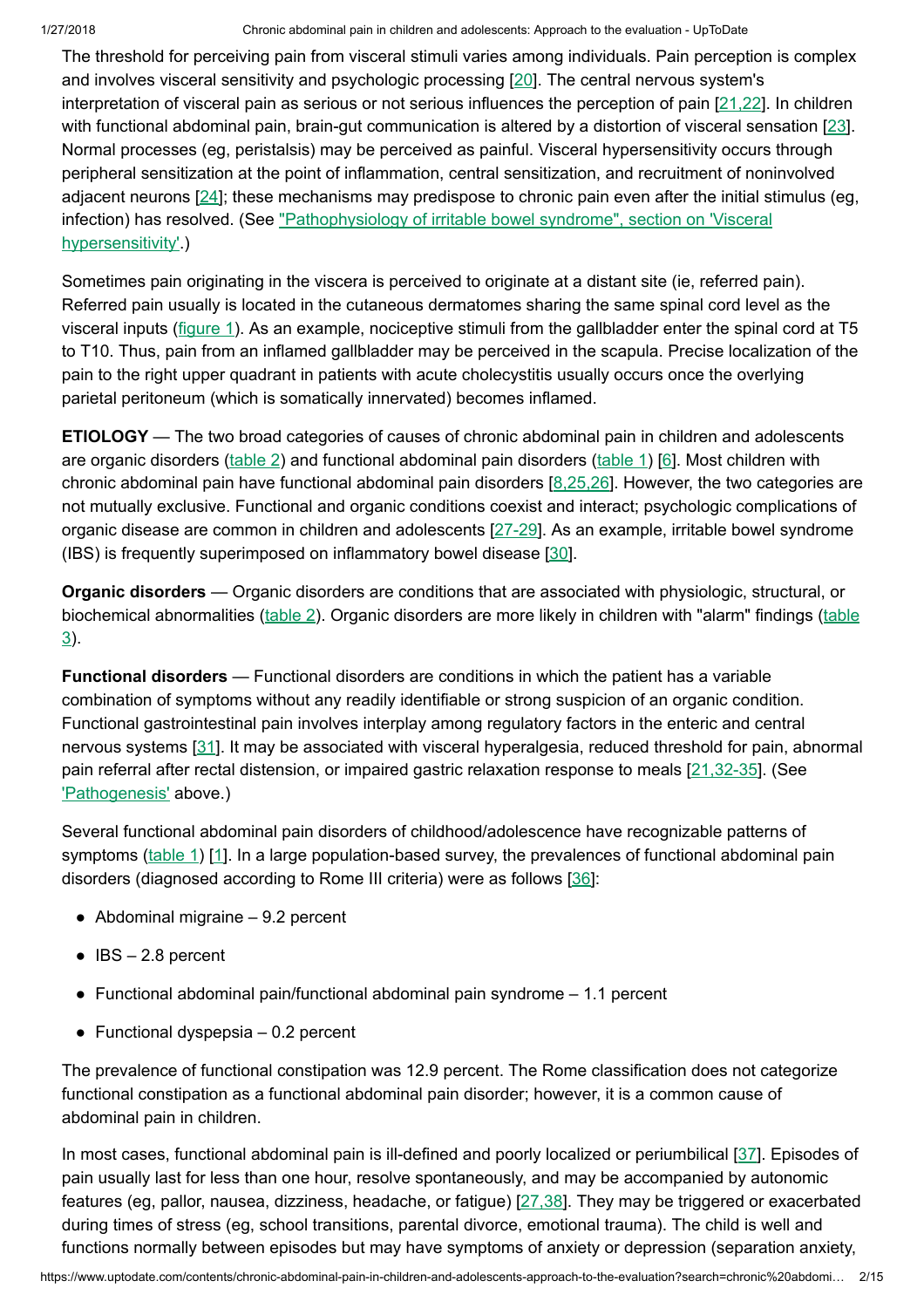social phobias, specific phobias, generalized anxiety [\[39,40](https://www.uptodate.com/contents/chronic-abdominal-pain-in-children-and-adolescents-approach-to-the-evaluation/abstract/39,40)]). Alarm symptoms ([table](https://www.uptodate.com/contents/image?imageKey=PEDS%2F90721&topicKey=PEDS%2F111&search=chronic+abdominal+pain+in+children&rank=1%7E150&source=see_link) 3) are lacking [\[3,41](https://www.uptodate.com/contents/chronic-abdominal-pain-in-children-and-adolescents-approach-to-the-evaluation/abstract/3,41)]. The family history often is positive for gastrointestinal complaints (eg, IBS, reflux, constipation) [[14,42\]](https://www.uptodate.com/contents/chronic-abdominal-pain-in-children-and-adolescents-approach-to-the-evaluation/abstract/14,42).

## INITIAL EVALUATION

Overview — The initial evaluation of the child or adolescent with chronic abdominal pain includes history, physical examination, and stool testing for occult blood to determine whether the child has any "alarm findings" ([table](https://www.uptodate.com/contents/image?imageKey=PEDS%2F90721&topicKey=PEDS%2F111&search=chronic+abdominal+pain+in+children&rank=1%7E150&source=see_link) 3), which help to distinguish organic from functional abdominal pain and direct the need for additional evaluation  $[3,41,42]$  $[3,41,42]$ . In an observational study, weight loss, hematochezia, and anemia were more common in children with Crohn disease than with functional gastrointestinal disorders (FGIDs), with a cumulative sensitivity of 94 percent. The specifics of the additional evaluation depend upon the diagnostic considerations. (See ['Patients](https://www.uptodate.com/contents/chronic-abdominal-pain-in-children-and-adolescents-approach-to-the-evaluation?search=chronic%20abdominal%20pain%20in%20children&source=search_result&selectedTitle=1~150&usage_type=default&display_rank=1#H24) with alarm findings' below.)

Information other than alarm findings obtained in the initial evaluation helps to distinguish among organic etiologies and provides insight into biopsychosocial factors that may trigger or reinforce pain (independent of etiology) and are helpful formulating a management plan [\[31,43-47](https://www.uptodate.com/contents/chronic-abdominal-pain-in-children-and-adolescents-approach-to-the-evaluation/abstract/31,43-47)]. (See ["Functional abdominal pain](https://www.uptodate.com/contents/functional-abdominal-pain-in-children-and-adolescents-management-in-primary-care?sectionName=MANAGEMENT+OF+TRIGGERS&anchor=H67027703&source=see_link#H67027703) in children and adolescents: Management in primary care", section on 'Management of triggers'.)

Comprehensive initial history and examination helps to reassure the patient and family that the clinician is taking their complaints seriously. At the time of presentation, the parents and child may be frustrated and anxious; they may have tried over-the-counter or dietary interventions without improvement and may be increasingly concerned that the child has a serious disorder  $[2]$  $[2]$ . The parents should be asked what they think is causing the pain (or what they are worried is causing the pain) so that their concerns can be directly addressed. It is important to establish a therapeutic alliance early in the course of evaluation and treatment. (See ["Functional abdominal pain](https://www.uptodate.com/contents/functional-abdominal-pain-in-children-and-adolescents-management-in-primary-care?sectionName=Therapeutic+relationship&anchor=H3&source=see_link#H3) in children and adolescents: Management in primary care", section on 'Therapeutic relationship'.)

It may be helpful to introduce the concept and high likelihood of FGIDs as a possible cause at the initial evaluation, even if the pain has not been present long enough to qualify as "chronic" [[2,48\]](https://www.uptodate.com/contents/chronic-abdominal-pain-in-children-and-adolescents-approach-to-the-evaluation/abstract/2,48). It also may be helpful to educate the patient/family about the biopsychosocial model of pain and possible role of stress [\(figure](https://www.uptodate.com/contents/image?imageKey=PEDS%2F90722&topicKey=PEDS%2F111&search=chronic+abdominal+pain+in+children&rank=1%7E150&source=see_link) 2). Providing examples of how stress can directly cause abdominal pain or other symptoms (ie, churning of the stomach or headache before a test) may help them to understand this relationship.

The patient and family should be assured that the clinician will search for identifiable causes, initiate a treatment plan, and continue to follow the patient on a regular basis [\[49](https://www.uptodate.com/contents/chronic-abdominal-pain-in-children-and-adolescents-approach-to-the-evaluation/abstract/49)]. Periodic follow-up validates the clinician's continued support and interest in the child/adolescent and family. (See ["Functional abdominal](https://www.uptodate.com/contents/functional-abdominal-pain-in-children-and-adolescents-management-in-primary-care?sectionName=FOLLOW-UP&anchor=H12&source=see_link#H12) pain in children and adolescents: Management in primary care", section on 'Follow-up'.)

The approach outlined below is largely consistent with that recommended in the 2005 American Academy of Pediatrics and North American Society for Pediatric Gastroenterology, Hepatology, and Nutrition clinical report on chronic abdominal pain in children [[3\]](https://www.uptodate.com/contents/chronic-abdominal-pain-in-children-and-adolescents-approach-to-the-evaluation/abstract/3).

History — The history may provide clues to the etiology of chronic abdominal pain. It must assess possible organic causes for the pain, as well as biologic and psychosocial factors that may be contributing to it [[31,43-46](https://www.uptodate.com/contents/chronic-abdominal-pain-in-children-and-adolescents-approach-to-the-evaluation/abstract/31,43-46)].

It is important to ask specifically about alarm findings [\(table](https://www.uptodate.com/contents/image?imageKey=PEDS%2F90721&topicKey=PEDS%2F111&search=chronic+abdominal+pain+in+children&rank=1%7E150&source=see_link) 3). In a 2005 systematic review, alarm findings were helpful in distinguishing organic from functional pain [\[41](https://www.uptodate.com/contents/chronic-abdominal-pain-in-children-and-adolescents-approach-to-the-evaluation/abstract/41)]. (See ['Etiology'](https://www.uptodate.com/contents/chronic-abdominal-pain-in-children-and-adolescents-approach-to-the-evaluation?search=chronic%20abdominal%20pain%20in%20children&source=search_result&selectedTitle=1~150&usage_type=default&display_rank=1#H10) above.) Alarm findings from the history include:

- Involuntary weight loss or unexplained fever
- Difficulty swallowing or painful swallowing
- Vomiting that is bilious, protracted, projectile, or otherwise worrisome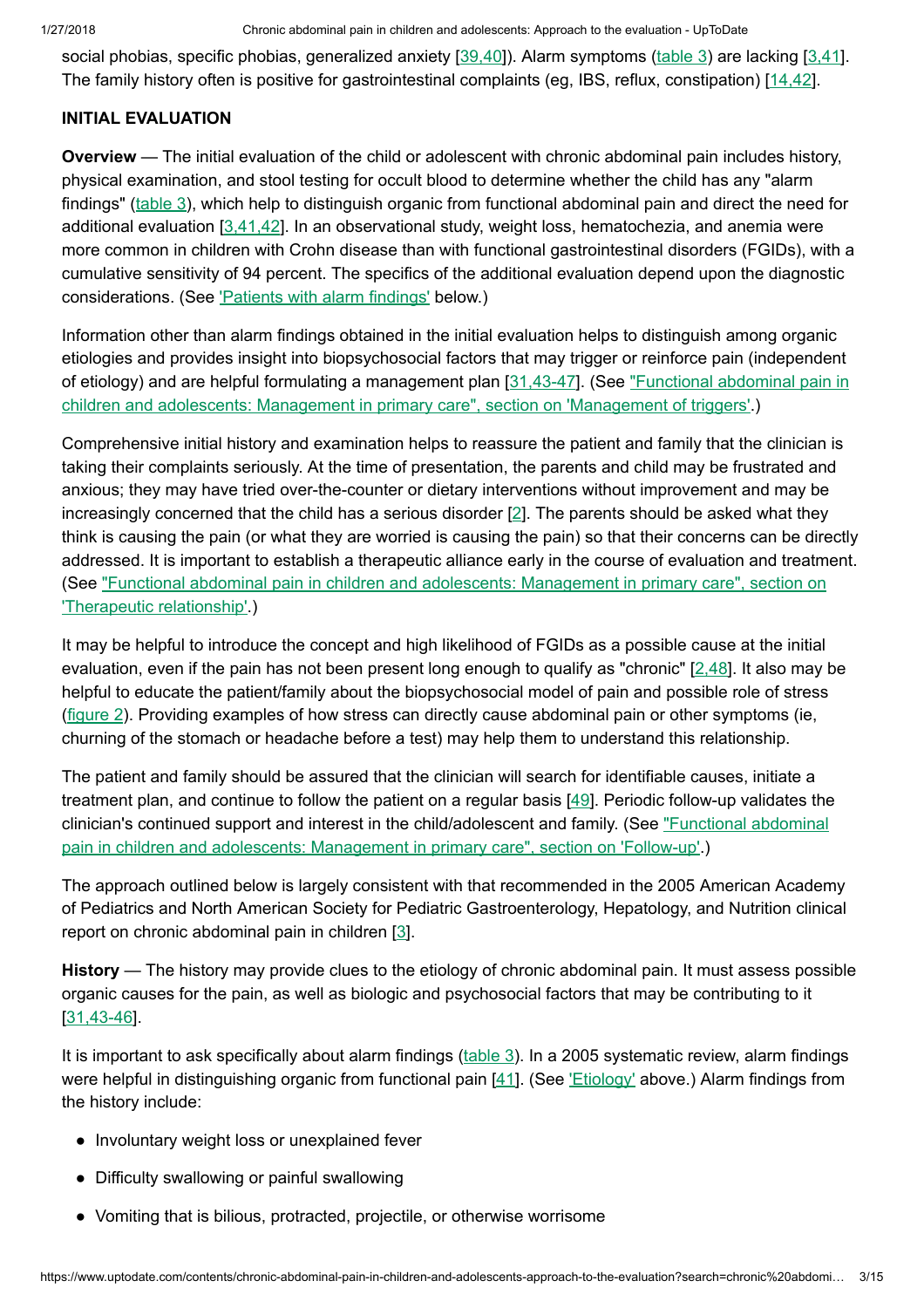- Diarrhea that is severe and chronic (≥3 loose or watery stools per day for ≥2 weeks), nocturnal, or bloody
- Urinary symptoms
- Back pain
- Family history of inflammatory bowel disease (IBD), celiac disease, or peptic ulcer disease
- Skin changes (eg, rash, eczema, hives)

Although they may not be helpful in distinguishing organic from functional causes of pain, other aspects of the history may help to distinguish among organic causes or provide insight into exacerbating factors and how the pain affects the child/family  $(\text{table 4})$  $(\text{table 4})$  $(\text{table 4})$  [[41\]](https://www.uptodate.com/contents/chronic-abdominal-pain-in-children-and-adolescents-approach-to-the-evaluation/abstract/41).

Asking the patient to record a pain diary for one week can help to clarify the details of the pain history and possible areas of intervention. The patient, with assistance from family members, if necessary, should be instructed to record the following information at the end of each day:

- Time of day the pain occurred
- Pain location and severity using a scale of zero (no pain) to five (worst pain) or the FACES scale (figure 3) and including whether the pain [prevented](https://www.uptodate.com/contents/image?imageKey=PEDS%2F51021&topicKey=PEDS%2F111&search=chronic+abdominal+pain+in+children&rank=1%7E150&source=see_link) activities
- Possible triggering factors (eg, foods, activities, stressors, thoughts, feelings, geographic locations [eg, in school, at home])
- Pain duration
- Remedies/interventions that were tried and whether or not they were successful

Menstrual history (including age of menarche, date of last two menstrual periods, and frequency of menstrual periods) should be obtained in all adolescent females. The relationship between menstrual periods and the pain should be elicited.

The psychosocial history is an important part of the evaluation of children and adolescents with chronic abdominal pain. Psychosocial factors do not help to distinguish organic from functional abdominal pain but may contribute to the perception or maintenance of abdominal pain, regardless of the etiology [[31,43-46](https://www.uptodate.com/contents/chronic-abdominal-pain-in-children-and-adolescents-approach-to-the-evaluation/abstract/31,43-46)]. In some children abdominal pain may be reinforced by parental attention or being allowed to stay home from school. Abdominal pain also may be a physiologic response to traumatic events (eg, physical or sexual abuse) [[50-52](https://www.uptodate.com/contents/chronic-abdominal-pain-in-children-and-adolescents-approach-to-the-evaluation/abstract/50-52)]. This interaction between stress and pain may be mediated by abnormalities in the autonomic nervous system [[53\]](https://www.uptodate.com/contents/chronic-abdominal-pain-in-children-and-adolescents-approach-to-the-evaluation/abstract/53). (See ['Pathogenesis'](https://www.uptodate.com/contents/chronic-abdominal-pain-in-children-and-adolescents-approach-to-the-evaluation?search=chronic%20abdominal%20pain%20in%20children&source=search_result&selectedTitle=1~150&usage_type=default&display_rank=1#H6) above.)

The HEEADSSS acronym ([table](https://www.uptodate.com/contents/image?imageKey=PEDS%2F68041&topicKey=PEDS%2F111&search=chronic+abdominal+pain+in+children&rank=1%7E150&source=see_link) 5) is a psychosocial screening tool that is commonly used for adolescents. The adolescent should be interviewed alone; questions regarding the adolescent's sexual history, psychologic fears and inappropriately high levels of anxiety (prior to onset of pain and during pain), or parental issues should be asked without the parent present.

Physical examination — The physical examination of the child or adolescent with complaints of chronic abdominal pain focuses on the abdominal, pelvic, rectal, and genitourinary regions to identify alarm findings [\(table](https://www.uptodate.com/contents/image?imageKey=PEDS%2F90721&topicKey=PEDS%2F111&search=chronic+abdominal+pain+in+children&rank=1%7E150&source=see_link) 3), which require additional evaluation. (See ['Patients](https://www.uptodate.com/contents/chronic-abdominal-pain-in-children-and-adolescents-approach-to-the-evaluation?search=chronic%20abdominal%20pain%20in%20children&source=search_result&selectedTitle=1~150&usage_type=default&display_rank=1#H24) with alarm findings' below.)

Alarm findings from the examination include:

- Deceleration in linear growth
- Oral ulcers or perianal abnormalities (eg, skin tags, fissures, fistulae)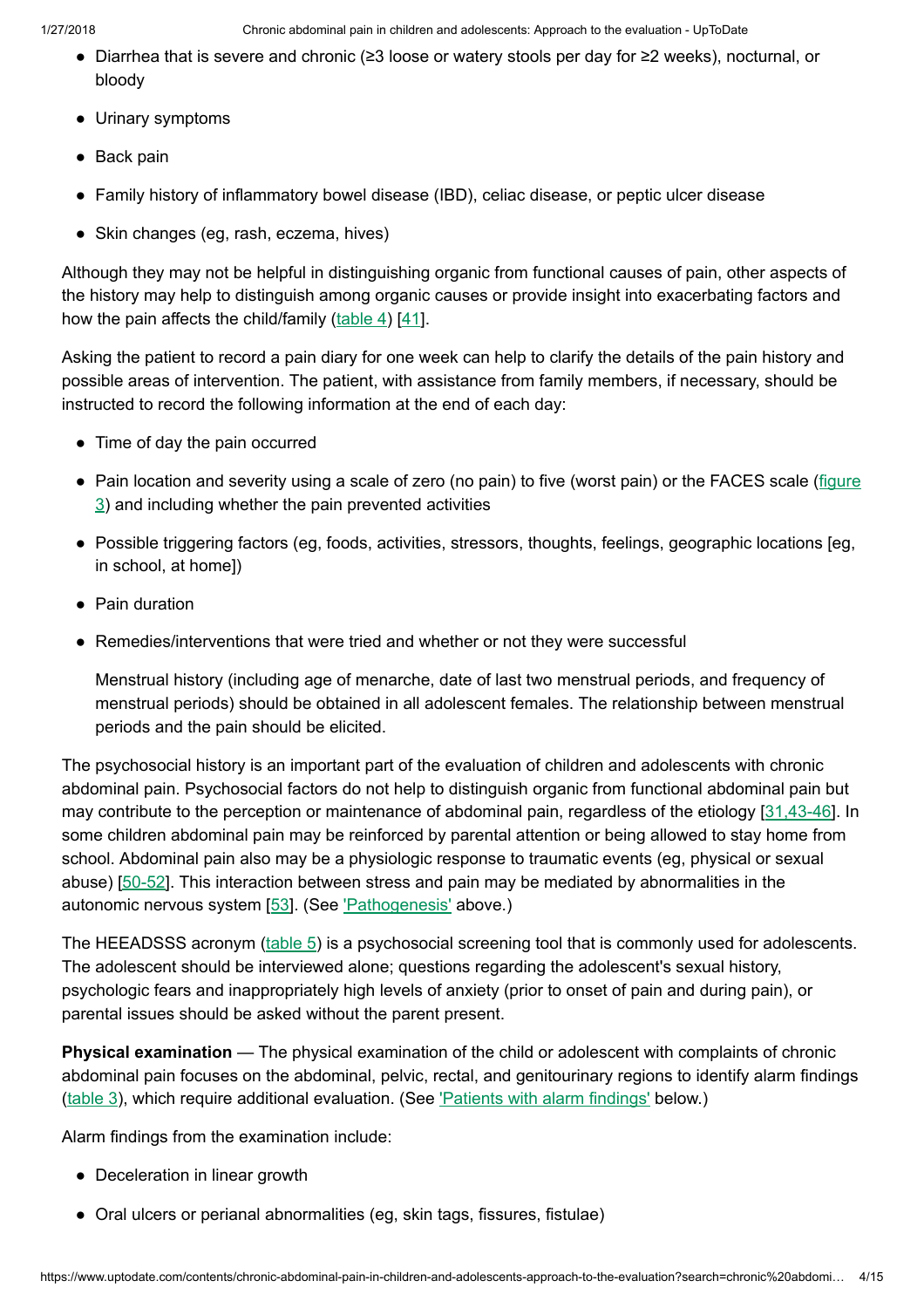- Localized abdominal pain, suprapubic tenderness, or costovertebral angle tenderness
- Delayed puberty
- Hepatosplenomegaly
- Guaiac-positive stool

Important aspects of the examination include  $[3.46]$ :

- The general appearance and level of comfort or discomfort (as an indication of severity)
- Growth parameters, including weight (percentile or percent ideal body weight), height, and growth velocity; height growth of <5 cm (2 inches) per year in a prepubertal child, and/or substantial decrease in height percentile (eg, crossing two major percentile lines [95<sup>th</sup>, 90<sup>th</sup>, 75<sup>th</sup>, 50<sup>th</sup>, etc]) suggests growth delay (see ["Measurement](https://www.uptodate.com/contents/measurement-of-growth-in-children?source=see_link) of growth in children")
- Blood pressure; hypertension may indicate organic disease (see ["Epidemiology,](https://www.uptodate.com/contents/epidemiology-risk-factors-and-etiology-of-hypertension-in-children-and-adolescents?sectionName=Secondary+hypertension&anchor=H15&source=see_link#H15) risk factors, and etiology of hypertension in children and adolescents", section on 'Secondary hypertension')
- Abdominal examination:
	- Position assumed by the patient when in pain
	- Palpation, performed gently and while the patient is distracted, to assess enlarged organs or masses (eg, stool in the left lower quadrant)
	- Guarding typically is absent with deeper sources of pain (eg, pancreatitis, renal colic); however, determining if abdominal tenderness is deep (implicating disease of visceral organs) or superficial may be difficult
	- Carnett sign to differentiate visceral from abdominal wall pain With the child in the supine position, ask him or her to cross the arms and sit halfway forward (to elicit abdominal muscle contraction); focal tenderness that increases or remains the same during abdominal wall contraction (ie, positive Carnett sign) suggests pain originating in the abdominal wall (eg, hernia, hematoma, abdominal wall musculature, anterior cutaneous nerve entrapment syndrome) [[54\]](https://www.uptodate.com/contents/chronic-abdominal-pain-in-children-and-adolescents-approach-to-the-evaluation/abstract/54) (see "Anterior cutaneous nerve [entrapment](https://www.uptodate.com/contents/anterior-cutaneous-nerve-entrapment-syndrome?sectionName=DIAGNOSTIC+APPROACH&anchor=H3287296378&source=see_link#H3287296378) syndrome", section on 'Diagnostic approach')
- Hyperextension of the hip Pain that is reproduced with hyperextension at the hip (psoas sign) is suggestive of [inflammation](https://www.uptodate.com/contents/psoas-abscess?sectionName=Symptoms+and+signs&anchor=H9&source=see_link#H9) of the psoas muscle (see "Psoas abscess", section on 'Symptoms and signs')
- Sexual maturity rating (delayed puberty may be a clue to organic disease [eg, IBD]; absence of menarche despite sexual maturity may be a clue to hematocolpos) (see ["Normal puberty",](https://www.uptodate.com/contents/normal-puberty?sectionName=Sexual+maturity+rating+%28Tanner+stages%29&anchor=H4&source=see_link#H4) section on 'Sexual maturity rating (Tanner stages)')
- Perianal and digital rectal examination with stool testing for occult blood (perianal fistulas or deep fissures may indicate Crohn disease; impacted stool, rectal dilation, and superficial fissures may suggest constipation)
- External genital inspection should be conducted alongside the perianal examination; a pelvic examination (speculum and bimanual exam) may be difficult to perform in a prepubertal or peripubertal girl or an adolescent who is not sexually active; however, the digital rectal examination can assess the posterior pelvic cavity for pain or a mass (which may suggest gynecologic pathology) in addition to [gastrointestinal pathology](https://www.uptodate.com/contents/gynecologic-examination-of-the-newborn-and-child?sectionName=HISTORY+AND+PHYSICAL+EXAMINATION&anchor=H3&source=see_link#H3) (see "Gynecologic examination of the newborn and child", section on 'History and physical examination')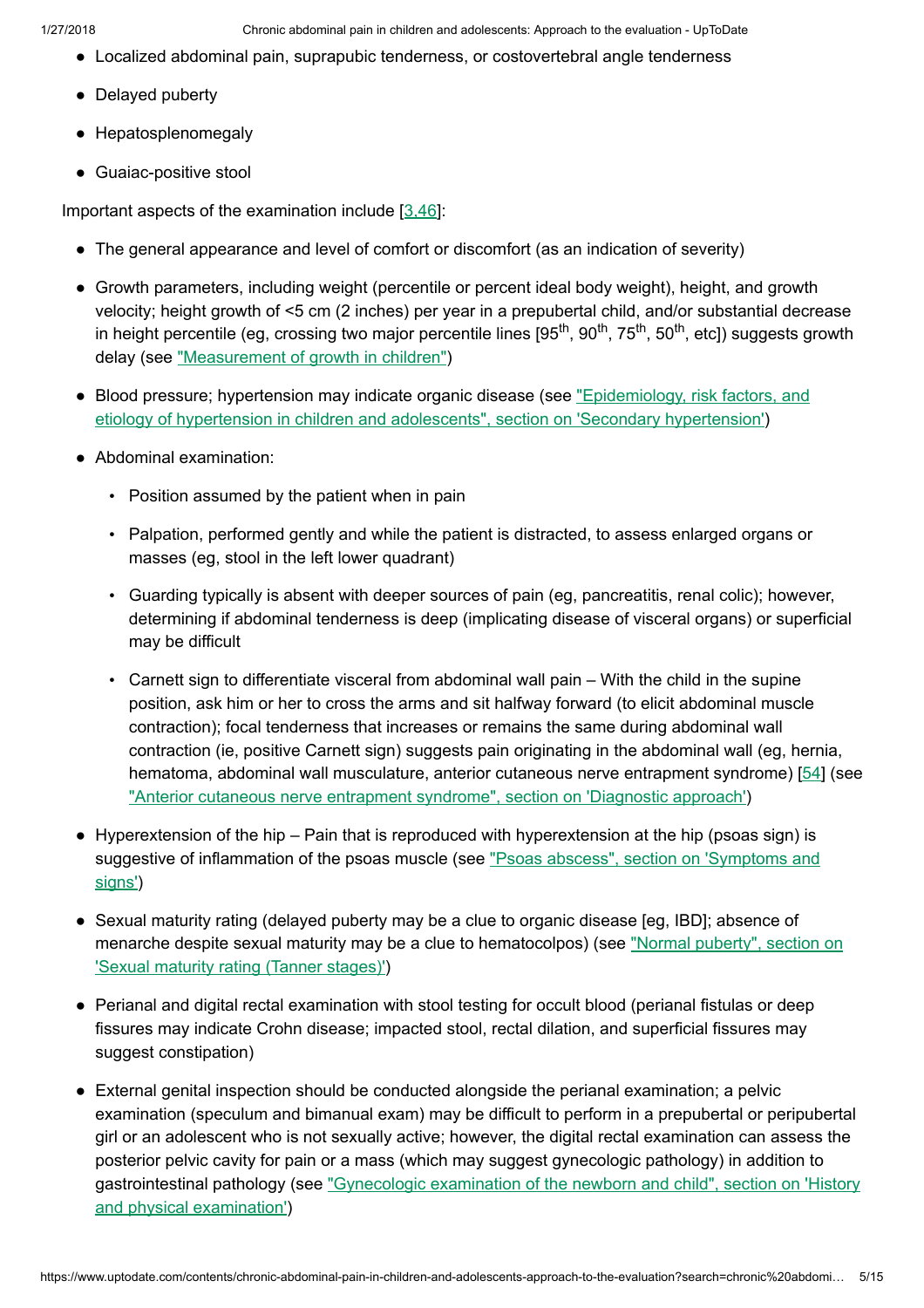If gynecologic problems are suspected (eg, hematocolpos, subclinical pelvic inflammatory disease, ovarian mass), a pelvic ultrasound or a referral to a pediatric gynecologist or adolescent medicine specialist can be helpful (see "Diagnosis and management of [congenital anomalies](https://www.uptodate.com/contents/diagnosis-and-management-of-congenital-anomalies-of-the-vagina?source=see_link) of the vagina" and "Pelvic inflammatory disease: [Clinical manifestations](https://www.uptodate.com/contents/pelvic-inflammatory-disease-clinical-manifestations-and-diagnosis?source=see_link) and diagnosis" and "Ovarian cysts and neoplasms in infants, children, and adolescents")

Laboratory evaluation — Children who are being evaluated for chronic abdominal pain should have stool examined for occult blood [[3\]](https://www.uptodate.com/contents/chronic-abdominal-pain-in-children-and-adolescents-approach-to-the-evaluation/abstract/3). Gross or occult gastrointestinal bleeding is suggestive of organic disease. (See "Approach to upper [gastrointestinal bleeding](https://www.uptodate.com/contents/lower-gastrointestinal-bleeding-in-children-causes-and-diagnostic-approach?source=see_link) in children" and "Lower gastrointestinal bleeding in children: Causes and diagnostic approach".)

Other laboratory tests may be warranted to evaluate specific diagnoses if the child has alarm findings (table 3) or [clinical features](https://www.uptodate.com/contents/image?imageKey=PEDS%2F90721&topicKey=PEDS%2F111&search=chronic+abdominal+pain+in+children&rank=1%7E150&source=see_link) that suggest a particular diagnosis [\(table](https://www.uptodate.com/contents/image?imageKey=PEDS%2F90723&topicKey=PEDS%2F111&search=chronic+abdominal+pain+in+children&rank=1%7E150&source=see_link) 2). We do not routinely test for food allergy unless the patient has other symptoms of immunoglobulin E (IgE) or non-IGE mediated food allergy. (See ['Patients](https://www.uptodate.com/contents/chronic-abdominal-pain-in-children-and-adolescents-approach-to-the-evaluation?search=chronic%20abdominal%20pain%20in%20children&source=search_result&selectedTitle=1~150&usage_type=default&display_rank=1#H24) with alarm findings' below and ["Clinical manifestations](https://www.uptodate.com/contents/clinical-manifestations-of-food-allergy-an-overview?source=see_link) of food allergy: An overview" and ["Diagnostic](https://www.uptodate.com/contents/diagnostic-evaluation-of-food-allergy?source=see_link) evaluation of food allergy".)

Other studies — Gastrointestinal imaging (eg, abdominal/pelvic ultrasonography) and additional studies (eg, endoscopy, esophageal pH monitoring) are not routinely necessary in the initial evaluation of chronic abdominal pain [\[3](https://www.uptodate.com/contents/chronic-abdominal-pain-in-children-and-adolescents-approach-to-the-evaluation/abstract/3)]. However, they may be warranted to evaluate specific diagnoses if the child has alarm findings and [clinical features](https://www.uptodate.com/contents/chronic-abdominal-pain-in-children-and-adolescents-approach-to-the-evaluation?search=chronic%20abdominal%20pain%20in%20children&source=search_result&selectedTitle=1~150&usage_type=default&display_rank=1#H24) that suggest a particular diagnosis ( $table 2$ ) [\[55](https://www.uptodate.com/contents/chronic-abdominal-pain-in-children-and-adolescents-approach-to-the-evaluation/abstract/55)]. (See 'Patients with alarm findings' below.)

A 2005 systematic review found little or no evidence to suggest that ultrasonography, endoscopy, or esophageal pH monitoring increases the yield of organic disease in the absence of "alarm findings" [\[41](https://www.uptodate.com/contents/chronic-abdominal-pain-in-children-and-adolescents-approach-to-the-evaluation/abstract/41)]. As an example, in a retrospective review of abdominal/pelvic ultrasonography in 598 children with recurrent abdominal pain (defined as ≥3 episodes during the three months before presentation) and typical features (eg, midline pain; and absence of all of the following: suspicious findings on abdominal palpation, urinary symptoms, significant weight loss, jaundice, and gastrointestinal bleeding), abnormalities were detected in only five (<1 percent) [[55](https://www.uptodate.com/contents/chronic-abdominal-pain-in-children-and-adolescents-approach-to-the-evaluation/abstract/55)]. In contrast, in the 46 children who had atypical features, 5 had ultrasonographic abnormalities (11 percent). Abnormalities included extrahepatic bile ducts (choledochal cysts), ovarian teratoma, and fecal mass.

**PATIENTS WITH ALARM FINDINGS** — Patients with alarm findings [\(table](https://www.uptodate.com/contents/image?imageKey=PEDS%2F90721&topicKey=PEDS%2F111&search=chronic+abdominal+pain+in+children&rank=1%7E150&source=see_link) 3) require additional evaluation for organic disorders. The components and urgency of the evaluation depend upon the diagnostic possibilities suggested by the initial evaluation ([table](https://www.uptodate.com/contents/image?imageKey=PEDS%2F90723&topicKey=PEDS%2F111&search=chronic+abdominal+pain+in+children&rank=1%7E150&source=see_link) 2).

Laboratory evaluation — We suggest the following initial tests for most children and adolescents with chronic abdominal pain and alarm findings ([table](https://www.uptodate.com/contents/image?imageKey=PEDS%2F90726&topicKey=PEDS%2F111&search=chronic+abdominal+pain+in+children&rank=1%7E150&source=see_link) 6) [[38,56\]](https://www.uptodate.com/contents/chronic-abdominal-pain-in-children-and-adolescents-approach-to-the-evaluation/abstract/38,56):

- Stool for occult blood (if not performed as part of the initial evaluation) (see *Laboratory evaluation'* above)
- Complete blood count with differential
- Erythrocyte sedimentation rate and/or C-reactive protein
- Metabolic panel (ie, electrolytes, glucose, blood urea nitrogen, creatinine, calcium, total protein, albumin, alkaline phosphatase, alanine aminotransferase, aspartate [aminotransferase\)](https://www.uptodate.com/contents/liver-biochemical-tests-that-detect-injury-to-hepatocytes?source=see_link) (see "Liver biochemical tests that detect injury to hepatocytes" and "Enzymatic measures of cholestasis (eg, alkaline phosphatase, 5'-nucleotidase, [gamma-glutamyl transpeptidase\)"](https://www.uptodate.com/contents/tests-of-the-livers-biosynthetic-capacity-eg-albumin-coagulation-factors-prothrombin-time?source=see_link) and "Tests of the liver's biosynthetic capacity (eg, albumin, coagulation factors, prothrombin time)")
- Lipase
- Urinalysis with urine culture as indicated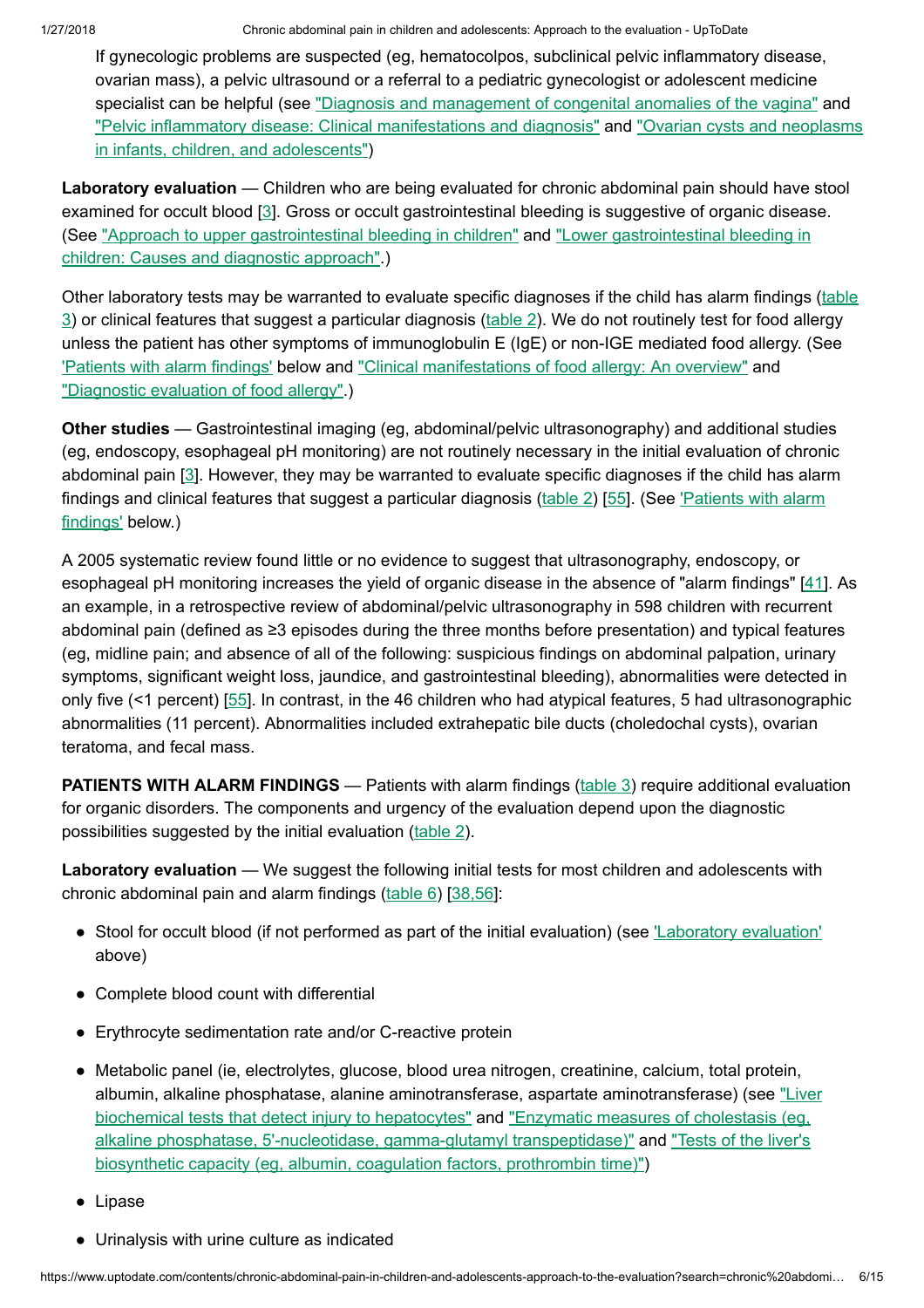- Serologic tests for celiac disease (eg, immunoglobulin A antitissue [transglutaminase\)](https://www.uptodate.com/contents/diagnosis-of-celiac-disease-in-children?sectionName=Antibody+testing&anchor=H477986532&source=see_link#H477986532) (see "Diagnosis of celiac disease in children", section on 'Antibody testing')
- Thyroid stimulating hormone and free thyroxine (T4) to evaluate hypothyroidism as a cause of chronic constipation (see "Acquired [hypothyroidism](https://www.uptodate.com/contents/acquired-hypothyroidism-in-childhood-and-adolescence?sectionName=DIAGNOSIS&anchor=H20&source=see_link#H20) in childhood and adolescence", section on 'Diagnosis')

Additional laboratory evaluation may be warranted if specific organic conditions are suspected; as examples:

- Pancreatitis (eg, epigastric pain that radiates to the back) Serum amylase and lipase (abnormal results support a diagnosis of chronic pancreatitis, but normal results to not exclude it).
- Enteric parasitic or protozoal infection (eg, in patients with diarrhea, eosinophilia, relevant exposures) Stool for ova/parasites and Giardia antigen; giardiasis can cause abdominal pain without diarrhea. In a series of 220 children with chronic abdominal pain, protozoal infections accounted for the pain in 6 to 11 percent [\[57](https://www.uptodate.com/contents/chronic-abdominal-pain-in-children-and-adolescents-approach-to-the-evaluation/abstract/57)]. (See "Giardiasis: Epidemiology, [clinical manifestations,](https://www.uptodate.com/contents/giardiasis-epidemiology-clinical-manifestations-and-diagnosis?sectionName=Acute+giardiasis&anchor=H9&source=see_link#H9) and diagnosis", section on 'Acute giardiasis'.)
- Enteric bacterial infections Stool testing for Clostridium difficile and stool cultures (eg, for salmonella, shigella, yersinia, campylobacter, and Escherichia coli) [\[2,38](https://www.uptodate.com/contents/chronic-abdominal-pain-in-children-and-adolescents-approach-to-the-evaluation/abstract/2,38)]. (See "Clostridium difficile infection in children: [Clinical features](https://www.uptodate.com/contents/approach-to-diarrhea-in-children-in-resource-rich-countries?sectionName=CHRONIC+DIARRHEA+%28DURATION+%3E1+MONTH%29&anchor=H23&source=see_link#H23) and diagnosis", section on 'Stool tests' and "Approach to diarrhea in children in resource-rich countries", section on 'Chronic diarrhea (duration >1 month)'.)
- Helicobacter pylori (eg, in children with upper abdominal or epigastric pain or discomfort, refractory iron deficiency anemia) – H. pylori stool antigen or urea breath test [\[58](https://www.uptodate.com/contents/chronic-abdominal-pain-in-children-and-adolescents-approach-to-the-evaluation/abstract/58)]. H. pylori serology may be helpful if the prevalence of H. pylori in the population is  $\geq 20$  percent. However, if the prevalence of H. pylori is <20 percent, as in much of the United States, most positive tests will be falsely positive. (See "Indications and diagnostic tests for Helicobacter [pylori infection",](https://www.uptodate.com/contents/indications-and-diagnostic-tests-for-helicobacter-pylori-infection?sectionName=Serology&anchor=H20&source=see_link#H20) section on 'Serology' and "Evaluating diagnostic tests", section on 'How well does the test perform in specific populations?'.)
- Pregnancy Urine test for human chorionic [gonadotropin.](https://www.uptodate.com/contents/pregnancy-in-adolescents?sectionName=DIAGNOSIS+OF+PREGNANCY&anchor=H3&source=see_link#H3) (See "Pregnancy in adolescents", section on 'Diagnosis of pregnancy'.)

Imaging — The radiologic evaluation of the child and adolescent with chronic abdominal pain and alarm findings depends upon the diagnostic possibilities that are being considered  $[2,41]$  $[2,41]$ :

- Abdominal ultrasonography may be indicated to evaluate gallstones, extrahepatic bile ducts (choledochal cyst), pancreatic pseudocyst, hydronephrosis (eg, due to ureteropelvic junction obstruction), or retroperitoneal mass.
- Pelvic [ultrasonography](https://www.uptodate.com/contents/ovarian-cysts-and-neoplasms-in-infants-children-and-adolescents?source=see_link) may be indicated to evaluate ovarian masses or pregnancy. (See "Ovarian cysts and neoplasms in infants, children, and adolescents" and "Ultrasound examination in obstetrics and [gynecology".\)](https://www.uptodate.com/contents/ultrasound-examination-in-obstetrics-and-gynecology?source=see_link)
- An upper gastrointestinal series may be warranted to evaluate bowel obstruction (eg, late presentation of malrotation, surgical adhesions, etc) in patients with significant vomiting (eg, bilious, protracted); small bowel follow-through may be added if inflammatory bowel disease (IBD; particularly Crohn disease) is suspected, but magnetic resonance enterography is often preferred to avoid radiation exposure. (See ["Clinical presentation](https://www.uptodate.com/contents/clinical-presentation-and-diagnosis-of-inflammatory-bowel-disease-in-children?sectionName=Imaging&anchor=H13111361&source=see_link#H13111361) and diagnosis of inflammatory bowel disease in children", section on 'Imaging'.)
- Magnetic resonance enterography may be warranted if IBD is suspected. (See ["Clinical presentation](https://www.uptodate.com/contents/clinical-presentation-and-diagnosis-of-inflammatory-bowel-disease-in-children?sectionName=DIAGNOSIS&anchor=H20369433&source=see_link#H20369433) and diagnosis of inflammatory bowel disease in children", section on 'Diagnosis'.)
- Computed tomography (CT) of the abdomen with contrast may be warranted to evaluate retroperitoneal or intra-abdominal abscess (eg, associated with IBD). CT usually is reserved for urgent evaluation (eg,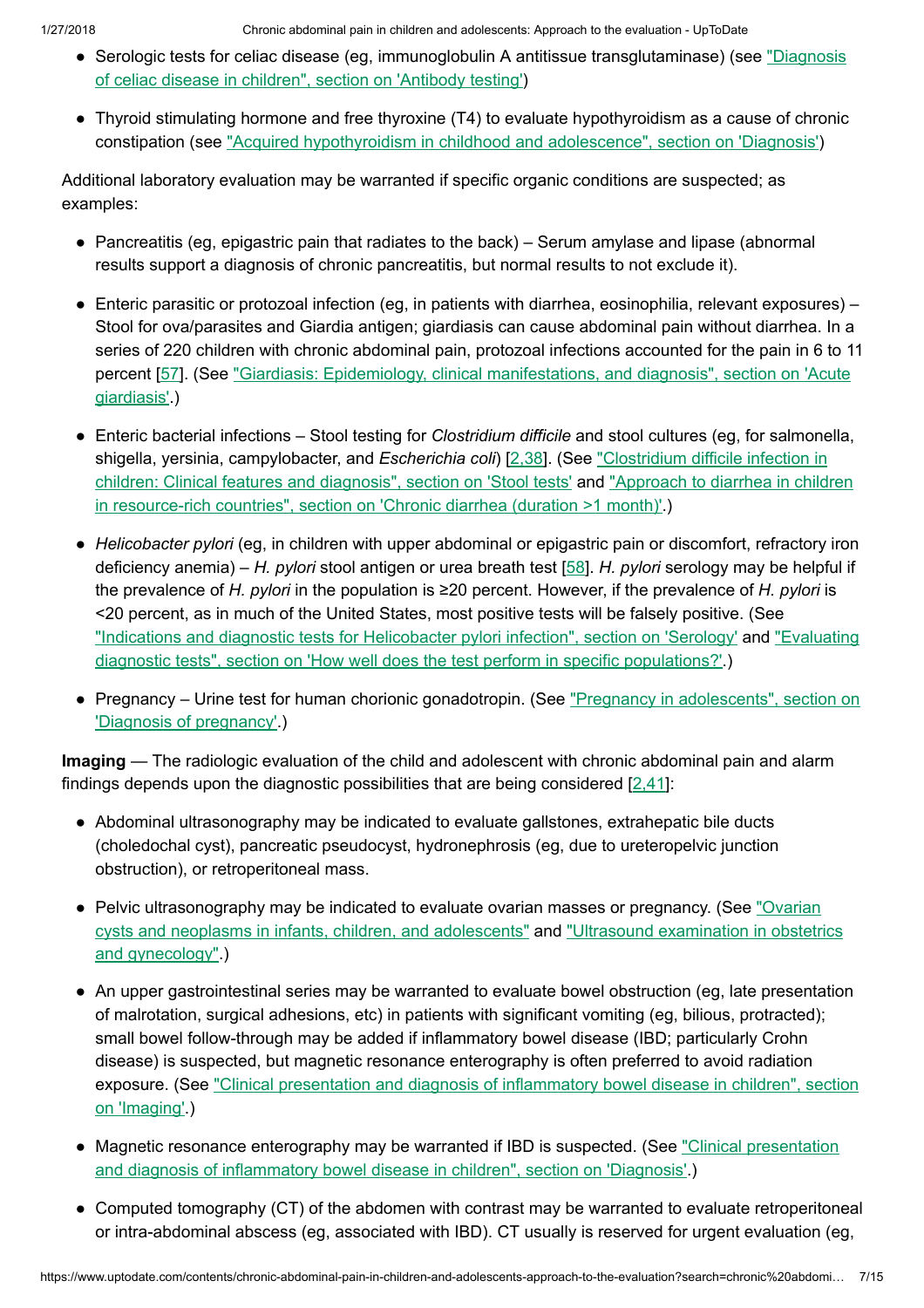abscess, mass), given concerns about radiation exposure. (See ["Clinical presentation](https://www.uptodate.com/contents/clinical-presentation-and-diagnosis-of-inflammatory-bowel-disease-in-children?sectionName=Imaging&anchor=H13111361&source=see_link#H13111361) and diagnosis of inflammatory bowel disease in children", section on 'Imaging'.)

Indications for referral - Referral to a gastroenterologist may be warranted for children and adolescents with chronic abdominal pain, alarm findings  $(\text{table 3})$ , and any of the following  $[27,56]$  $[27,56]$ :

- Suspicion of a serious organic condition such as IBD (eg, involuntary weight loss, growth deceleration, delayed puberty, oral ulcers, perianal abnormalities) (see "Clinical presentation and diagnosis of inflammatory bowel disease in children", section on ['Clinical manifestations'\)](https://www.uptodate.com/contents/clinical-presentation-and-diagnosis-of-inflammatory-bowel-disease-in-children?sectionName=CLINICAL+MANIFESTATIONS&anchor=H184210419&source=see_link#H184210419)
- Persistent alarm symptoms without a clear diagnosis after evaluation by primary care provider
- Suspicion of acid-peptic disease with persistent pain despite a trial (at least four weeks) of treatment with  $H_2$ -blockers or proton pump inhibitors
- Desire to confirm lactose intolerance (eg, before long-term continuation of a lactose-free diet)
- Need for upper or lower endoscopy (eg, persistent vomiting, gastrointestinal bleeding, chronic diarrhea, etc)
- Constipation that has not responded to primary care interventions (see "Chronic [functional constipation](https://www.uptodate.com/contents/chronic-functional-constipation-and-fecal-incontinence-in-infants-and-children-treatment?source=see_link) and fecal incontinence in infants and children: Treatment")

Referral to a pediatric surgeon may be warranted for children with conditions that require surgery (eg, gallstones) or diagnostic laparoscopy (eg, persistent right lower quadrant pain and tenderness of unclear etiology affecting quality of life) [\[56](https://www.uptodate.com/contents/chronic-abdominal-pain-in-children-and-adolescents-approach-to-the-evaluation/abstract/56)].

Referral to an adolescent medicine specialist may be warranted to conduct a detailed biopsychosocial evaluation to elicit potential triggers.

Referral to an adolescent medicine specialist or gynecologist may be warranted for adolescents with suspected eating disorders or gynecologic causes of chronic abdominal pain (eg, endometriosis, dysmenorrhea) [\[27,56](https://www.uptodate.com/contents/chronic-abdominal-pain-in-children-and-adolescents-approach-to-the-evaluation/abstract/27,56)].

Referral to a mental health specialist may be warranted for severe symptoms of anxiety or depression and/or a close temporal relation between abdominal pain and emotional stressors.

Additional referral indications depend upon the condition identified or suspected (eg, posterior urethral valves, angioedema, etc).

### PATIENTS WITHOUT ALARM FINDINGS

Evaluation — Additional evaluation usually is not necessary for children and adolescents who have chronic abdominal pain and no alarm findings ([table](https://www.uptodate.com/contents/image?imageKey=PEDS%2F90721&topicKey=PEDS%2F111&search=chronic+abdominal+pain+in+children&rank=1%7E150&source=see_link) 3). In children without alarm findings, abnormal studies rarely change management but may cause anxiety or lead to more testing [\[56,59](https://www.uptodate.com/contents/chronic-abdominal-pain-in-children-and-adolescents-approach-to-the-evaluation/abstract/56,59)].

In observational studies and systematic reviews, the yield of diagnostic investigations (eg, complete blood count [CBC], metabolic panel, inflammatory markers, celiac antibodies, pancreatic enzymes, stool studies, urinalysis, abdominal ultrasonography etc) in patients without alarm findings is poor [\[9,41,59-61](https://www.uptodate.com/contents/chronic-abdominal-pain-in-children-and-adolescents-approach-to-the-evaluation/abstract/9,41,59-61)]. A 2005 systematic review found no evidence that laboratory or imaging tests were helpful in identifying organic disease in patients without alarm findings [[41\]](https://www.uptodate.com/contents/chronic-abdominal-pain-in-children-and-adolescents-approach-to-the-evaluation/abstract/41). A 2008 systematic review of 18 prospective cohort studies (1331 children) confirmed that, in the absence of alarm findings, diagnostic testing did not influence the prognosis of chronic abdominal pain [[61\]](https://www.uptodate.com/contents/chronic-abdominal-pain-in-children-and-adolescents-approach-to-the-evaluation/abstract/61).

Abnormal results for common gastrointestinal disorders (eg, H. pylori, abnormal breath test) may not be causally related to the pain [[41\]](https://www.uptodate.com/contents/chronic-abdominal-pain-in-children-and-adolescents-approach-to-the-evaluation/abstract/41). In a 2010 meta-analysis of five population-based studies, the prevalence of H. pylori was the same among children with and without chronic abdominal pain (approximately 30 to 40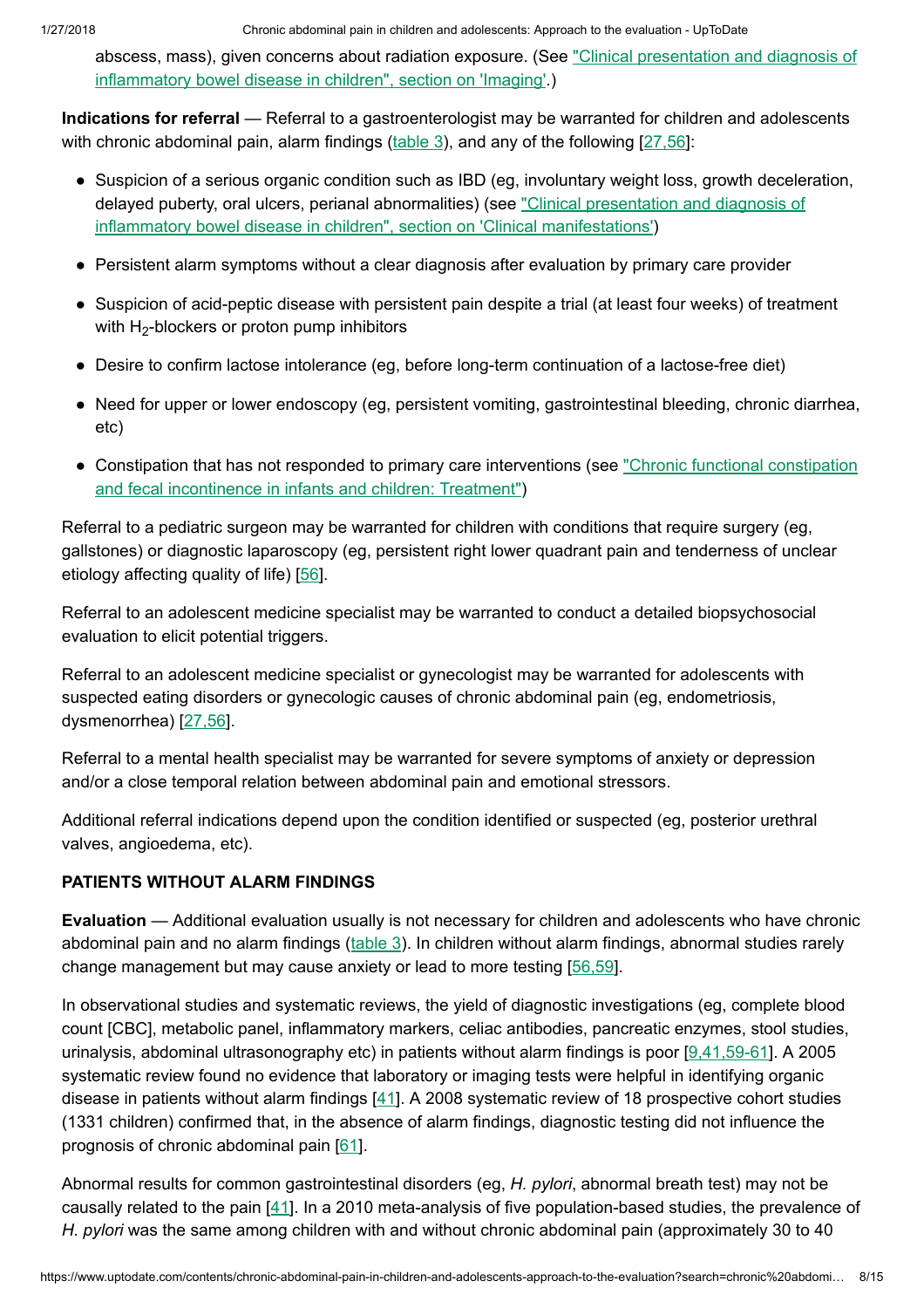percent) [\[62](https://www.uptodate.com/contents/chronic-abdominal-pain-in-children-and-adolescents-approach-to-the-evaluation/abstract/62)]. A prospective community-based study found no difference in the prevalence of positive serology for celiac disease between children with chronic abdominal pain and controls (approximately 1 percent in both groups) [[63\]](https://www.uptodate.com/contents/chronic-abdominal-pain-in-children-and-adolescents-approach-to-the-evaluation/abstract/63). In a case control study, the prevalence of lactase deficiency was similar among children with recurrent abdominal pain and controls (8 of 26 [31 percent] and 16 of 61 [26 percent], respectively) [\[64](https://www.uptodate.com/contents/chronic-abdominal-pain-in-children-and-adolescents-approach-to-the-evaluation/abstract/64)].

The 2005 American Academy of Pediatrics and North American Society for Pediatric Gastroenterology, Hepatology, and Nutrition clinical report on chronic abdominal pain in children suggests that testing may be performed to "reassure the patient, parent, and physician of the absence of organic disease, particularly if the pain significantly diminishes the quality of life of the patient" [[3\]](https://www.uptodate.com/contents/chronic-abdominal-pain-in-children-and-adolescents-approach-to-the-evaluation/abstract/3). However, it is not clear that additional testing is reassuring; some authors suggest that it may reinforce the child's and/or parent's fears of serious organic disease and negatively affect the therapeutic alliance [\[44,59](https://www.uptodate.com/contents/chronic-abdominal-pain-in-children-and-adolescents-approach-to-the-evaluation/abstract/44,59)]. Testing for the purpose of reassurance or facilitation of acceptance of a diagnosis of functional abdominal pain should be balanced with education about the frequency of functional disorders as a cause of chronic abdominal pain in children. (See ["Functional abdominal pain](https://www.uptodate.com/contents/functional-abdominal-pain-in-children-and-adolescents-management-in-primary-care?sectionName=Patient+education&anchor=H4&source=see_link#H4) in children and adolescents: Management in primary care", section on 'Patient education'.)

Diagnosis of functional abdominal pain — The diagnosis of functional abdominal pain can be made without additional diagnostic testing in children and adolescents with chronic abdominal pain who meet the following criteria [[1,3,31\]](https://www.uptodate.com/contents/chronic-abdominal-pain-in-children-and-adolescents-approach-to-the-evaluation/abstract/1,3,31):

- No alarm findings [\(table](https://www.uptodate.com/contents/image?imageKey=PEDS%2F90721&topicKey=PEDS%2F111&search=chronic+abdominal+pain+in+children&rank=1%7E150&source=see_link) 3)
- Normal physical examination
- Stool sample negative for occult blood

In some cases, limited testing (eg, CBC, inflammatory markers [erythrocyte sedimentation rate, C-reactive protein], urinalysis) may be necessary to facilitate acceptance of the diagnosis of functional abdominal pain [[27,44,60\]](https://www.uptodate.com/contents/chronic-abdominal-pain-in-children-and-adolescents-approach-to-the-evaluation/abstract/27,44,60). When such testing is performed, it may be helpful to set the expectations for normal results (if appropriate) [\[44](https://www.uptodate.com/contents/chronic-abdominal-pain-in-children-and-adolescents-approach-to-the-evaluation/abstract/44)]. Extensive evaluation to exclude organic disease should be avoided; the yield is low, the costs are high, appropriate management may be delayed, and parental concerns about an undiagnosed organic disease may be reinforced [[9,38,61,65](https://www.uptodate.com/contents/chronic-abdominal-pain-in-children-and-adolescents-approach-to-the-evaluation/abstract/9,38,61,65)]. (See ['Evaluation'](https://www.uptodate.com/contents/chronic-abdominal-pain-in-children-and-adolescents-approach-to-the-evaluation?search=chronic%20abdominal%20pain%20in%20children&source=search_result&selectedTitle=1~150&usage_type=default&display_rank=1#H679992728) above.)

When conveying the diagnosis of functional abdominal pain, it may be helpful to emphasize that functional abdominal pain is diagnosed by symptoms rather than specific laboratory or radiographic tests and to review the diagnostic criteria, highlighting the child's overall health (ie, normal growth and development, well-being between episodes, absence of symptoms or signs suggestive of organic disease) [\[56,66](https://www.uptodate.com/contents/chronic-abdominal-pain-in-children-and-adolescents-approach-to-the-evaluation/abstract/56,66)]. Education regarding the proposed mechanisms for functional disorders (eg, visceral hyperalgesia, reduced pain threshold, or impaired gastric relaxation response to meals  $[21,32-35]$  $[21,32-35]$ ) validates the patient's pain and sets the basis for therapeutic interventions [\[3](https://www.uptodate.com/contents/chronic-abdominal-pain-in-children-and-adolescents-approach-to-the-evaluation/abstract/3)]. Understanding may be facilitated by using headache as an example of pain that does not necessarily result from organic disease [\[56](https://www.uptodate.com/contents/chronic-abdominal-pain-in-children-and-adolescents-approach-to-the-evaluation/abstract/56)]. (See ["Functional abdominal pain](https://www.uptodate.com/contents/functional-abdominal-pain-in-children-and-adolescents-management-in-primary-care?sectionName=GENERAL+MANAGEMENT+STRATEGIES&anchor=H67027684&source=see_link#H67027684) in children and adolescents: Management in primary care", section on 'General management strategies'.)

Functional abdominal pain in children and adolescents can be classified according to recognizable patterns of symptoms ([table](https://www.uptodate.com/contents/image?imageKey=PEDS%2F71435&topicKey=PEDS%2F111&search=chronic+abdominal+pain+in+children&rank=1%7E150&source=see_link) 1) [[1\]](https://www.uptodate.com/contents/chronic-abdominal-pain-in-children-and-adolescents-approach-to-the-evaluation/abstract/1):

• Functional dyspepsia – Dyspepsia is pain or discomfort that is centered in the epigastric region. Discomfort may be characterized by fullness, early satiety, bloating, nausea, retching, or vomiting [[1\]](https://www.uptodate.com/contents/chronic-abdominal-pain-in-children-and-adolescents-approach-to-the-evaluation/abstract/1). The pain or discomfort may be exacerbated by eating. Children with dyspepsia and alarm findings should be evaluated for an organic disorder (eg, acid peptic disease).

The Rome IV classification of functional gastrointestinal disorders in children includes two subtypes of functional dyspepsia [[1\]](https://www.uptodate.com/contents/chronic-abdominal-pain-in-children-and-adolescents-approach-to-the-evaluation/abstract/1):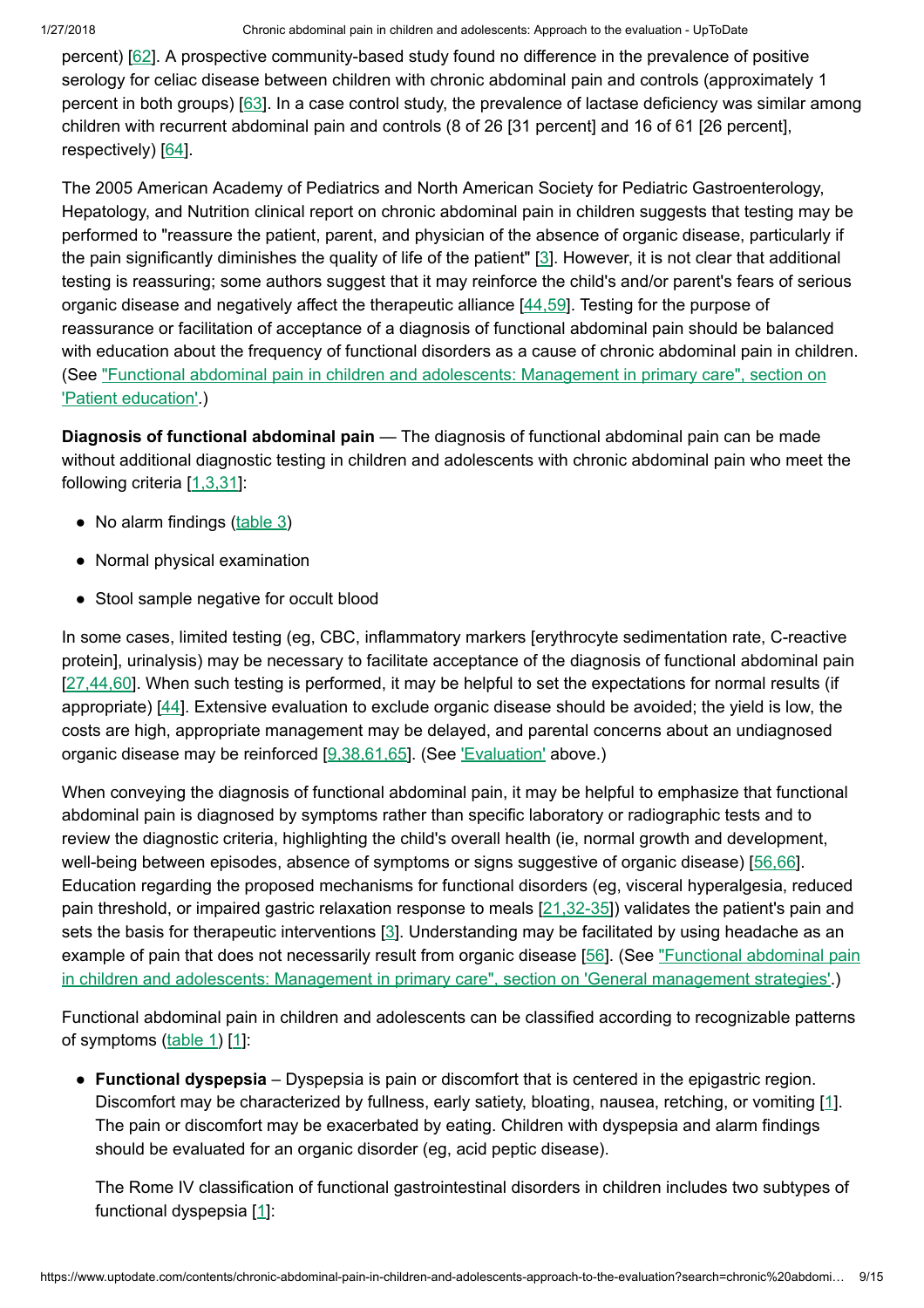- Postprandial distress syndrome is characterized by postprandial fullness or early satiety that prevents finishing a regular meal; supportive features include upper abdominal bloating, nausea, and excessive belching.
- Epigastric pain syndrome is characterized by bothersome epigastric pain or burning not relieved by defecation; supportive features include a burning quality of pain and induction or relief by a meal, although it can occur during fasting.

The pathophysiology of functional dyspepsia is not clear. Abnormalities in gastric electrical rhythm, delayed gastric emptying, reduced gastric volume response to feeding, and antroduodenal dysmotility have been demonstrated in some children and adolescents [\[67-71\]](https://www.uptodate.com/contents/chronic-abdominal-pain-in-children-and-adolescents-approach-to-the-evaluation/abstract/67-71). Abnormal motor function, visceral sensitivity, and psychosocial factors have been studied as possible contributing factors in adults. (See ["Functional dyspepsia](https://www.uptodate.com/contents/functional-dyspepsia-in-adults?sectionName=EPIDEMIOLOGY+AND+PATHOPHYSIOLOGY&anchor=H1788386988&source=see_link#H1788386988) in adults", section on 'Epidemiology and pathophysiology'.)

• Irritable bowel syndrome - Irritable bowel syndrome (IBS) is characterized by chronic abdominal pain and altered bowel habits (diarrhea or constipation) in the absence of any alarm findings. Children with chronic abdominal pain, altered bowel habits, and alarm findings should be evaluated for organic conditions. (See ['Patients](https://www.uptodate.com/contents/chronic-abdominal-pain-in-children-and-adolescents-approach-to-the-evaluation?search=chronic%20abdominal%20pain%20in%20children&source=search_result&selectedTitle=1~150&usage_type=default&display_rank=1#H24) with alarm findings' above.)

The diagnosis of IBS can be made on the basis of symptoms [\(table](https://www.uptodate.com/contents/image?imageKey=PEDS%2F71435&topicKey=PEDS%2F111&search=chronic+abdominal+pain+in+children&rank=1%7E150&source=see_link) 1); it is not a "diagnosis of exclusion" and does not require an extensive evaluation to exclude organic disease [\[6](https://www.uptodate.com/contents/chronic-abdominal-pain-in-children-and-adolescents-approach-to-the-evaluation/abstract/6)]. However, it may be reasonable to screen children who meet Rome IV criteria for IBS for celiac disease [\[72](https://www.uptodate.com/contents/chronic-abdominal-pain-in-children-and-adolescents-approach-to-the-evaluation/abstract/72)]. In a prospective cohort of 992 children referred for chronic abdominal pain, 270 met criteria for IBS [[73\]](https://www.uptodate.com/contents/chronic-abdominal-pain-in-children-and-adolescents-approach-to-the-evaluation/abstract/73). Among these, 12 (4.4 percent) had positive serology for celiac disease (compared with 0.3 to 1.3 percent in the [general pediatric](https://www.uptodate.com/contents/epidemiology-pathogenesis-and-clinical-manifestations-of-celiac-disease-in-children?sectionName=EPIDEMIOLOGY&anchor=H208210137&source=see_link#H208210137) population). (See "Epidemiology, pathogenesis, and clinical manifestations of celiac disease in children", section on 'Epidemiology'.)

IBS occurs infrequently before late adolescence and may be preceded by a long history of constipation [\[14,27](https://www.uptodate.com/contents/chronic-abdominal-pain-in-children-and-adolescents-approach-to-the-evaluation/abstract/14,27)] or an episode of gastroenteritis (sentinel illness) [\[74-76\]](https://www.uptodate.com/contents/chronic-abdominal-pain-in-children-and-adolescents-approach-to-the-evaluation/abstract/74-76). Compared with healthy volunteers and children with childhood functional abdominal pain syndrome (a Rome III diagnosis, which Rome IV calls "functional abdominal pain – not otherwise specified"), children who have IBS have a lowered rectal pain threshold and disturbed rectal contractile response to meals [\[77,78](https://www.uptodate.com/contents/chronic-abdominal-pain-in-children-and-adolescents-approach-to-the-evaluation/abstract/77,78)]. Compared with control subjects and children with functional dyspepsia, children with IBS have abnormal pain referral after rectal distension (ie, they report pain at a location other than the S3 dermatome) [[33](https://www.uptodate.com/contents/chronic-abdominal-pain-in-children-and-adolescents-approach-to-the-evaluation/abstract/33)]. In addition, adolescents who have IBS-type symptoms have higher anxiety and depression scores than do those without such symptoms [[14\]](https://www.uptodate.com/contents/chronic-abdominal-pain-in-children-and-adolescents-approach-to-the-evaluation/abstract/14). (See ["Pathophysiology](https://www.uptodate.com/contents/pathophysiology-of-irritable-bowel-syndrome?source=see_link) of irritable bowel syndrome".)

• Abdominal migraine – Abdominal migraine is characterized by recurrent episodes of abdominal pain for at least six months, typically midline or poorly localized, dull and moderate to severe in intensity. Abdominal pain is associated with at least two additional features including anorexia, nausea, vomiting, headache, photophobia, and pallor [[1\]](https://www.uptodate.com/contents/chronic-abdominal-pain-in-children-and-adolescents-approach-to-the-evaluation/abstract/1). Family history of migraine headache is common. (See "Classification of migraine in children", section on ['Abdominal migraine'.](https://www.uptodate.com/contents/classification-of-migraine-in-children?sectionName=Abdominal+migraine&anchor=H12&source=see_link#H12))

Children who have recurrent episodes of abdominal pain and alarm findings should be evaluated for an organic cause. (See ['Patients](https://www.uptodate.com/contents/chronic-abdominal-pain-in-children-and-adolescents-approach-to-the-evaluation?search=chronic%20abdominal%20pain%20in%20children&source=search_result&selectedTitle=1~150&usage_type=default&display_rank=1#H24) with alarm findings' above.)

● Functional abdominal pain – not otherwise specified (formerly childhood functional abdominal pain syndrome) – The Rome IV criteria use the term "functional abdominal pain – not otherwise specified" to describe chronic abdominal pain (≥2 months' duration) in children without alarm findings who do not meet criteria for other functional abdominal pain disorders ([table](https://www.uptodate.com/contents/image?imageKey=PEDS%2F71435&topicKey=PEDS%2F111&search=chronic+abdominal+pain+in+children&rank=1%7E150&source=see_link) 1). However, they recognize that the term "functional abdominal pain" will be used for clinical purposes.

This category most closely resembles, but is not a substitute for, the classically defined recurrent abdominal pain of childhood [[5\]](https://www.uptodate.com/contents/chronic-abdominal-pain-in-children-and-adolescents-approach-to-the-evaluation/abstract/5). "Nonorganic abdominal pain" and "psychogenic abdominal pain" are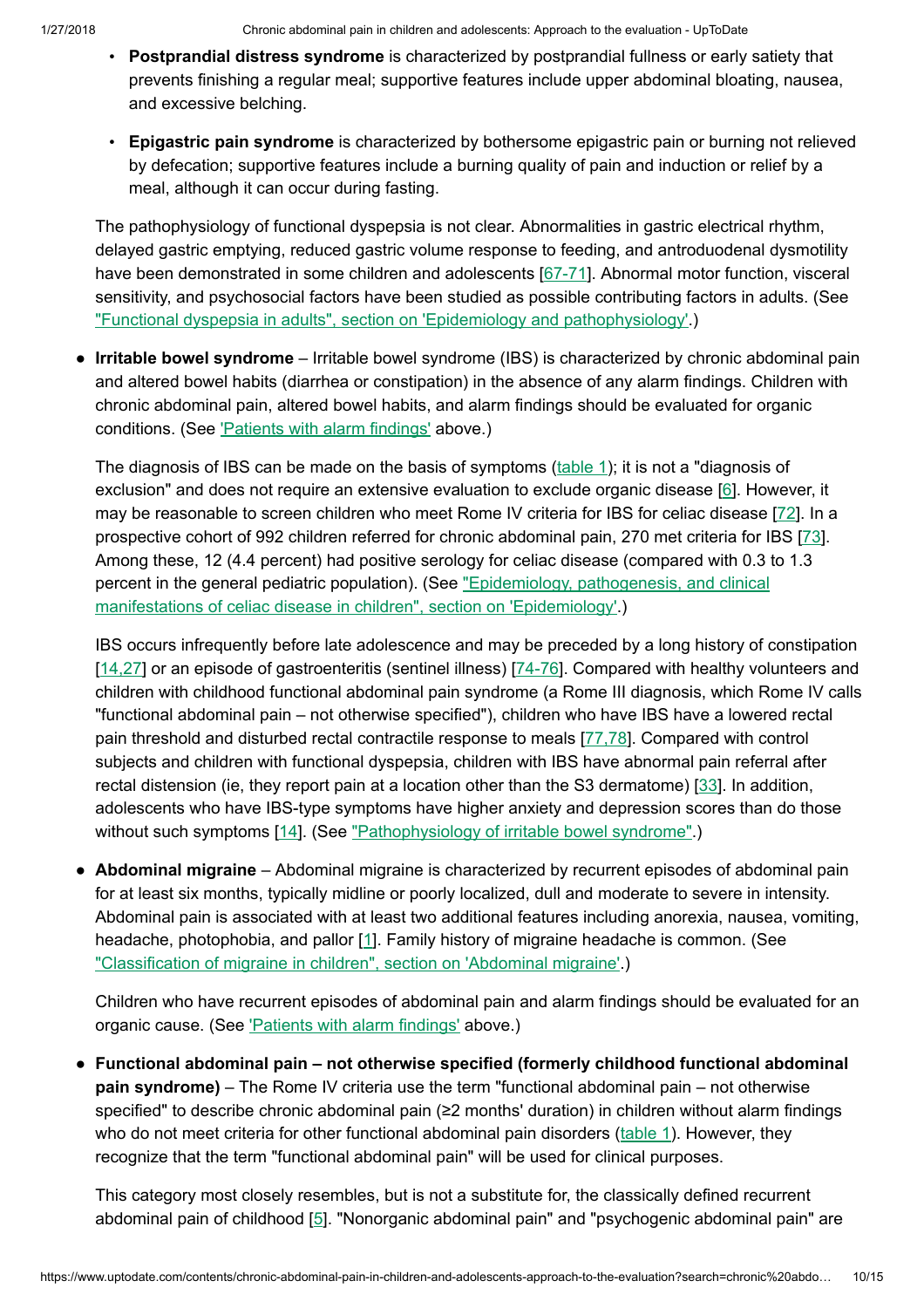terms that are used interchangeably with "functional abdominal pain"  $[41]$  $[41]$ . However, we prefer "functional abdominal pain."

• Functional constipation – Functional constipation is classified as a functional disorder of defecation but is a common cause of chronic abdominal pain in children. Diagnosis requires two of five criteria describing stool frequency, size, fecal incontinence, or volitional retention [\(table](https://www.uptodate.com/contents/image?imageKey=PEDS%2F71435&topicKey=PEDS%2F111&search=chronic+abdominal+pain+in+children&rank=1%7E150&source=see_link) 1). Functional constipation is discussed separately. (See ["Constipation](https://www.uptodate.com/contents/constipation-in-infants-and-children-evaluation?source=see_link) in infants and children: Evaluation" and "Chronic [functional constipation](https://www.uptodate.com/contents/chronic-functional-constipation-and-fecal-incontinence-in-infants-and-children-treatment?source=see_link) and fecal incontinence in infants and children: Treatment".)

INFORMATION FOR PATIENTS — UpToDate offers two types of patient education materials, "The Basics" and "Beyond the Basics." The Basics patient education pieces are written in plain language, at the 5<sup>th</sup> to 6<sup>th</sup> grade reading level, and they answer the four or five key questions a patient might have about a given condition. These articles are best for patients who want a general overview and who prefer short, easy-toread materials. Beyond the Basics patient education pieces are longer, more sophisticated, and more detailed. These articles are written at the 10<sup>th</sup> to 12<sup>th</sup> grade reading level and are best for patients who want in-depth information and are comfortable with some medical jargon.

Here are the patient education articles that are relevant to this topic. We encourage you to print or email these topics to your patients. (You can also locate patient education articles on a variety of subjects by searching on "patient info" and the keyword[s] of interest.)

• Beyond the Basics topic (see "Patient education: Chronic [abdominal pain](https://www.uptodate.com/contents/chronic-abdominal-pain-in-children-and-adolescents-beyond-the-basics?source=see_link) in children and adolescents (Beyond the Basics)")

## SUMMARY AND RECOMMENDATIONS

- We define chronic abdominal pain as intermittent or constant abdominal pain (of functional or organic etiology) that has been present for at least two months. Chronic abdominal pain is common, occurring in 10 to 18 percent of children. (See ['Terminology'](https://www.uptodate.com/contents/chronic-abdominal-pain-in-children-and-adolescents-approach-to-the-evaluation?search=chronic%20abdominal%20pain%20in%20children&source=search_result&selectedTitle=1~150&usage_type=default&display_rank=1#H2) above and ['Epidemiology'](https://www.uptodate.com/contents/chronic-abdominal-pain-in-children-and-adolescents-approach-to-the-evaluation?search=chronic%20abdominal%20pain%20in%20children&source=search_result&selectedTitle=1~150&usage_type=default&display_rank=1#H5) above.)
- The two major categories of causes for chronic or recurrent abdominal pain in children and adolescents are organic disorders [\(table](https://www.uptodate.com/contents/image?imageKey=PEDS%2F90723&topicKey=PEDS%2F111&search=chronic+abdominal+pain+in+children&rank=1%7E150&source=see_link) 2) and functional disorders ([table](https://www.uptodate.com/contents/image?imageKey=PEDS%2F71435&topicKey=PEDS%2F111&search=chronic+abdominal+pain+in+children&rank=1%7E150&source=see_link) 1). (See ['Etiology'](https://www.uptodate.com/contents/chronic-abdominal-pain-in-children-and-adolescents-approach-to-the-evaluation?search=chronic%20abdominal%20pain%20in%20children&source=search_result&selectedTitle=1~150&usage_type=default&display_rank=1#H10) above.)
- The initial evaluation of the child or adolescent with chronic abdominal pain generally includes history [\(table](https://www.uptodate.com/contents/image?imageKey=PEDS%2F58194&topicKey=PEDS%2F111&search=chronic+abdominal+pain+in+children&rank=1%7E150&source=see_link) 4), physical examination (focusing on growth and development, and the abdominal, rectal, pelvic, and genitourinary regions), and stool testing for occult blood to determine whether the child has any "alarm findings" ([table](https://www.uptodate.com/contents/image?imageKey=PEDS%2F90721&topicKey=PEDS%2F111&search=chronic+abdominal+pain+in+children&rank=1%7E150&source=see_link) 3). Alarm findings help to distinguish organic from functional abdominal pain and direct the need for additional evaluation. (See ['Initial evaluation'](https://www.uptodate.com/contents/chronic-abdominal-pain-in-children-and-adolescents-approach-to-the-evaluation?search=chronic%20abdominal%20pain%20in%20children&source=search_result&selectedTitle=1~150&usage_type=default&display_rank=1#H279254633) above.)
- At the time of the initial evaluation, it may be helpful to educate the patient/family about the biopsychosocial model of pain [\(figure](https://www.uptodate.com/contents/image?imageKey=PEDS%2F90722&topicKey=PEDS%2F111&search=chronic+abdominal+pain+in+children&rank=1%7E150&source=see_link) 2) and to introduce the concept and high likelihood of functional gastrointestinal disorders as a possible cause. (See ['Initial evaluation'](https://www.uptodate.com/contents/chronic-abdominal-pain-in-children-and-adolescents-approach-to-the-evaluation?search=chronic%20abdominal%20pain%20in%20children&source=search_result&selectedTitle=1~150&usage_type=default&display_rank=1#H279254633) above.)
- Patients with alarm findings require additional evaluation for organic disorders. The components and urgency of the evaluation depend upon the diagnostic possibilities suggested by the initial evaluation [\(table](https://www.uptodate.com/contents/image?imageKey=PEDS%2F90721&topicKey=PEDS%2F111&search=chronic+abdominal+pain+in+children&rank=1%7E150&source=see_link) 3). (See ['Patients](https://www.uptodate.com/contents/chronic-abdominal-pain-in-children-and-adolescents-approach-to-the-evaluation?search=chronic%20abdominal%20pain%20in%20children&source=search_result&selectedTitle=1~150&usage_type=default&display_rank=1#H24) with alarm findings' above.)
	- For most patients with alarm findings, we suggest stool for occult blood (if not already performed), complete blood count with differential, erythrocyte sedimentation rate and/or C-reactive protein, metabolic panel (ie, electrolytes, glucose, blood urea nitrogen, creatinine, calcium, total protein, albumin, alkaline phosphatase, alanine aminotransferase, aspartate aminotransferase), lipase, and celiac serology (antitissue transglutaminase) [\(table](https://www.uptodate.com/contents/image?imageKey=PEDS%2F90726&topicKey=PEDS%2F111&search=chronic+abdominal+pain+in+children&rank=1%7E150&source=see_link) 6). (See ['Laboratory](https://www.uptodate.com/contents/chronic-abdominal-pain-in-children-and-adolescents-approach-to-the-evaluation?search=chronic%20abdominal%20pain%20in%20children&source=search_result&selectedTitle=1~150&usage_type=default&display_rank=1#H15086058) evaluation' above.)
	- Additional laboratory tests, imaging, or referral may be warranted if specific organic conditions are suspected. (See ['Patients](https://www.uptodate.com/contents/chronic-abdominal-pain-in-children-and-adolescents-approach-to-the-evaluation?search=chronic%20abdominal%20pain%20in%20children&source=search_result&selectedTitle=1~150&usage_type=default&display_rank=1#H24) with alarm findings' above and ['Laboratory](https://www.uptodate.com/contents/chronic-abdominal-pain-in-children-and-adolescents-approach-to-the-evaluation?search=chronic%20abdominal%20pain%20in%20children&source=search_result&selectedTitle=1~150&usage_type=default&display_rank=1#H15086058) evaluation' above and ['Imaging'](https://www.uptodate.com/contents/chronic-abdominal-pain-in-children-and-adolescents-approach-to-the-evaluation?search=chronic%20abdominal%20pain%20in%20children&source=search_result&selectedTitle=1~150&usage_type=default&display_rank=1#H15086064) above and ['Indications](https://www.uptodate.com/contents/chronic-abdominal-pain-in-children-and-adolescents-approach-to-the-evaluation?search=chronic%20abdominal%20pain%20in%20children&source=search_result&selectedTitle=1~150&usage_type=default&display_rank=1#H15085629) for referral' above.)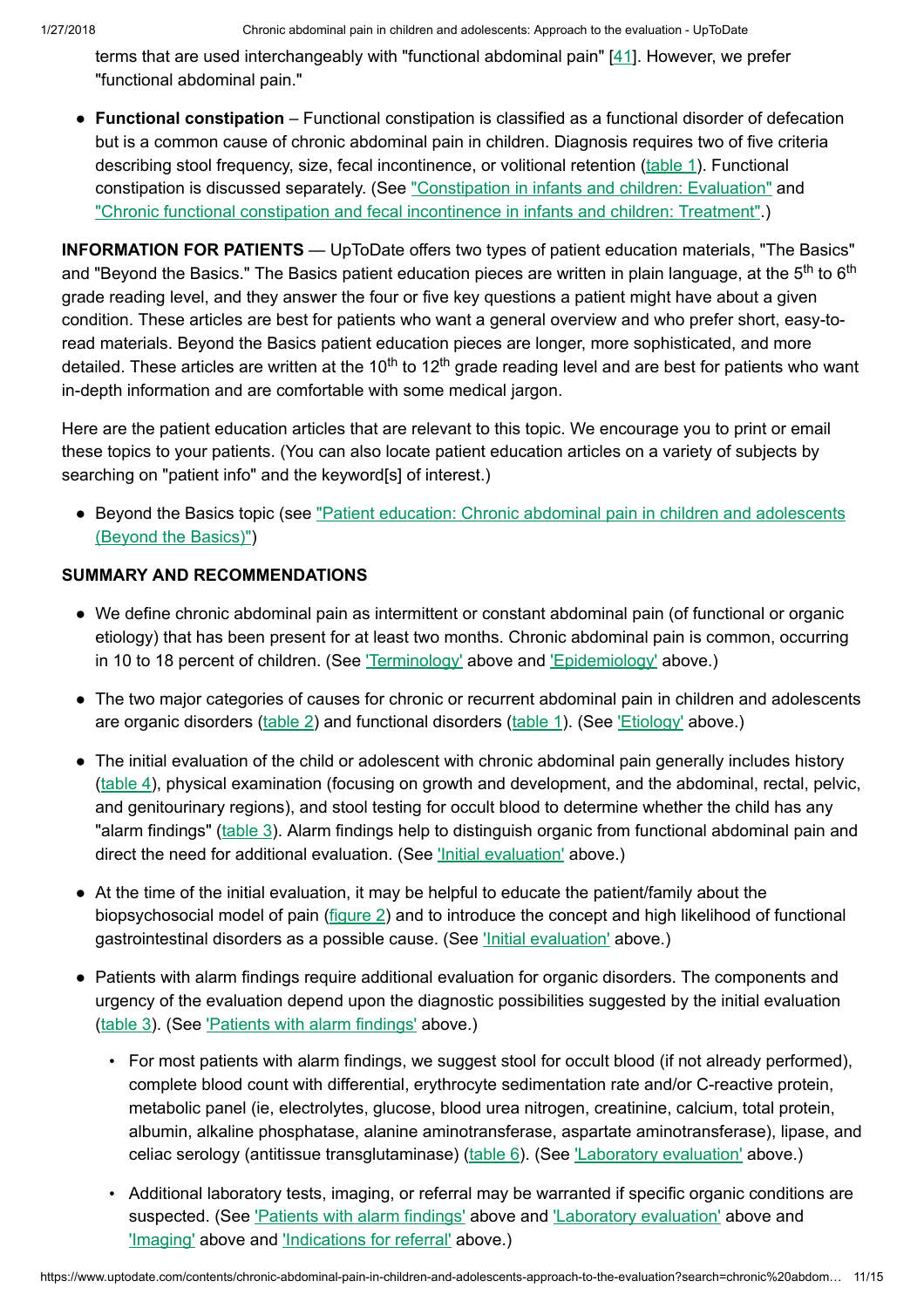1/27/2018 Chronic abdominal pain in children and adolescents: Approach to the evaluation - UpToDate

- Patients without alarm findings usually do not require evaluation beyond history, physical examination, and stool for occult blood. In children without alarm findings, abnormal studies rarely change management but may cause anxiety or lead to unnecessary [additional evaluation.](https://www.uptodate.com/contents/chronic-abdominal-pain-in-children-and-adolescents-approach-to-the-evaluation?search=chronic%20abdominal%20pain%20in%20children&source=search_result&selectedTitle=1~150&usage_type=default&display_rank=1#H279254682) (See 'Patients without alarm findings' above.)
- The diagnosis of functional abdominal pain can be made in children and adolescents with chronic abdominal pain and no alarm findings, normal physical examination, and stool sample negative for occult blood. Functional abdominal pain in children and adolescents can be classified according to recognizable patterns of symptoms [\(table](https://www.uptodate.com/contents/image?imageKey=PEDS%2F71435&topicKey=PEDS%2F111&search=chronic+abdominal+pain+in+children&rank=1%7E150&source=see_link) 1). Education regarding the proposed mechanisms of functional abdominal pain (eg, visceral hyperalgesia, reduced pain threshold, impaired gastric relaxation response to meals) validates the patient's pain and sets the basis for therapeutic interventions. (See 'Diagnosis of [functional abdominal pain'](https://www.uptodate.com/contents/chronic-abdominal-pain-in-children-and-adolescents-approach-to-the-evaluation?search=chronic%20abdominal%20pain%20in%20children&source=search_result&selectedTitle=1~150&usage_type=default&display_rank=1#H75070366) above and ["Functional abdominal pain](https://www.uptodate.com/contents/functional-abdominal-pain-in-children-and-adolescents-management-in-primary-care?source=see_link) in children and adolescents: Management in primary care".)

Use of UpToDate is subject to the [Subscription](https://www.uptodate.com/legal/license) and License Agreement.

# **REFERENCES**

- 1. Hyams JS, Di Lorenzo C, Saps M, et al. [Functional Disorders:](https://www.uptodate.com/contents/chronic-abdominal-pain-in-children-and-adolescents-approach-to-the-evaluation/abstract/1) Children and Adolescents. Gastroenterology 2016.
- 2. Boyle JT. Abdominal pain. In: Pediatric Gastrointestinal Disease: Pathophysiology, Diagnosis, Manage ment, 4th ed, Walker WA, Goulet O, Kleinman RE, et al (Eds), BC Decker Inc, Hamilton, ON 2004. p.2 32.
- 3. American Academy of Pediatrics Subcommittee on Chronic [Abdominal Pain.](https://www.uptodate.com/contents/chronic-abdominal-pain-in-children-and-adolescents-approach-to-the-evaluation/abstract/3) Chronic abdominal pain in children. Pediatrics 2005; 115:812.
- 4. Apley J. The Child with Abdominal Pains, 2nd ed, Blackwell Scientific Publications, Oxford 1975.
- 5. APLEY J, NAISH N. Recurrent [abdominal pains:](https://www.uptodate.com/contents/chronic-abdominal-pain-in-children-and-adolescents-approach-to-the-evaluation/abstract/5) a field survey of 1,000 school children. Arch Dis Child 1958; 33:165.
- 6. Hyams JS, Hyman PE. Recurrent abdominal pain and the [biopsychosocial model of](https://www.uptodate.com/contents/chronic-abdominal-pain-in-children-and-adolescents-approach-to-the-evaluation/abstract/6) medical practice. J Pediatr 1998; 133:473.
- 7. Walker LS. Pathways between recurrent abdominal pain and adult [functional gastrointestinal](https://www.uptodate.com/contents/chronic-abdominal-pain-in-children-and-adolescents-approach-to-the-evaluation/abstract/7) disorders. J Dev Behav Pediatr 1999; 20:320.
- 8. Alfvén G. One hundred cases of recurrent [abdominal pain](https://www.uptodate.com/contents/chronic-abdominal-pain-in-children-and-adolescents-approach-to-the-evaluation/abstract/8) in children: diagnostic procedures and criteria for a psychosomatic diagnosis. Acta Paediatr 2003; 92:43.
- 9. Dhroove G, Chogle A, Saps M. A million-dollar work-up for abdominal pain: is it worth it? J Pediatr [Gastroenterol Nutr](https://www.uptodate.com/contents/chronic-abdominal-pain-in-children-and-adolescents-approach-to-the-evaluation/abstract/9) 2010; 51:579.
- 10. Gijsbers CF, Kneepkens CM, Schweizer JJ, et al. Recurrent [abdominal pain](https://www.uptodate.com/contents/chronic-abdominal-pain-in-children-and-adolescents-approach-to-the-evaluation/abstract/10) in 200 children: somatic causes and diagnostic criteria. Acta Paediatr 2011; 100:e208.
- 11. Chitkara DK, Rawat DJ, Talley NJ. The epidemiology of childhood recurrent abdominal pain in Western countries: a systematic review. Am J [Gastroenterol 2005;](https://www.uptodate.com/contents/chronic-abdominal-pain-in-children-and-adolescents-approach-to-the-evaluation/abstract/11) 100:1868.
- 12. Saps M, Seshadri R, Sztainberg M, et al. A prospective school-based study of [abdominal pain](https://www.uptodate.com/contents/chronic-abdominal-pain-in-children-and-adolescents-approach-to-the-evaluation/abstract/12) and other common somatic complaints in children. J Pediatr 2009; 154:322.
- 13. [Ramchandani PG,](https://www.uptodate.com/contents/chronic-abdominal-pain-in-children-and-adolescents-approach-to-the-evaluation/abstract/13) Hotopf M, Sandhu B, et al. The epidemiology of recurrent abdominal pain from 2 to 6 years of age: results of a large, population-based study. Pediatrics 2005; 116:46.
- 14. Hyams JS, Burke G, Davis PM, et al. Abdominal pain and irritable bowel syndrome in adolescents: a [community-based](https://www.uptodate.com/contents/chronic-abdominal-pain-in-children-and-adolescents-approach-to-the-evaluation/abstract/14) study. J Pediatr 1996; 129:220.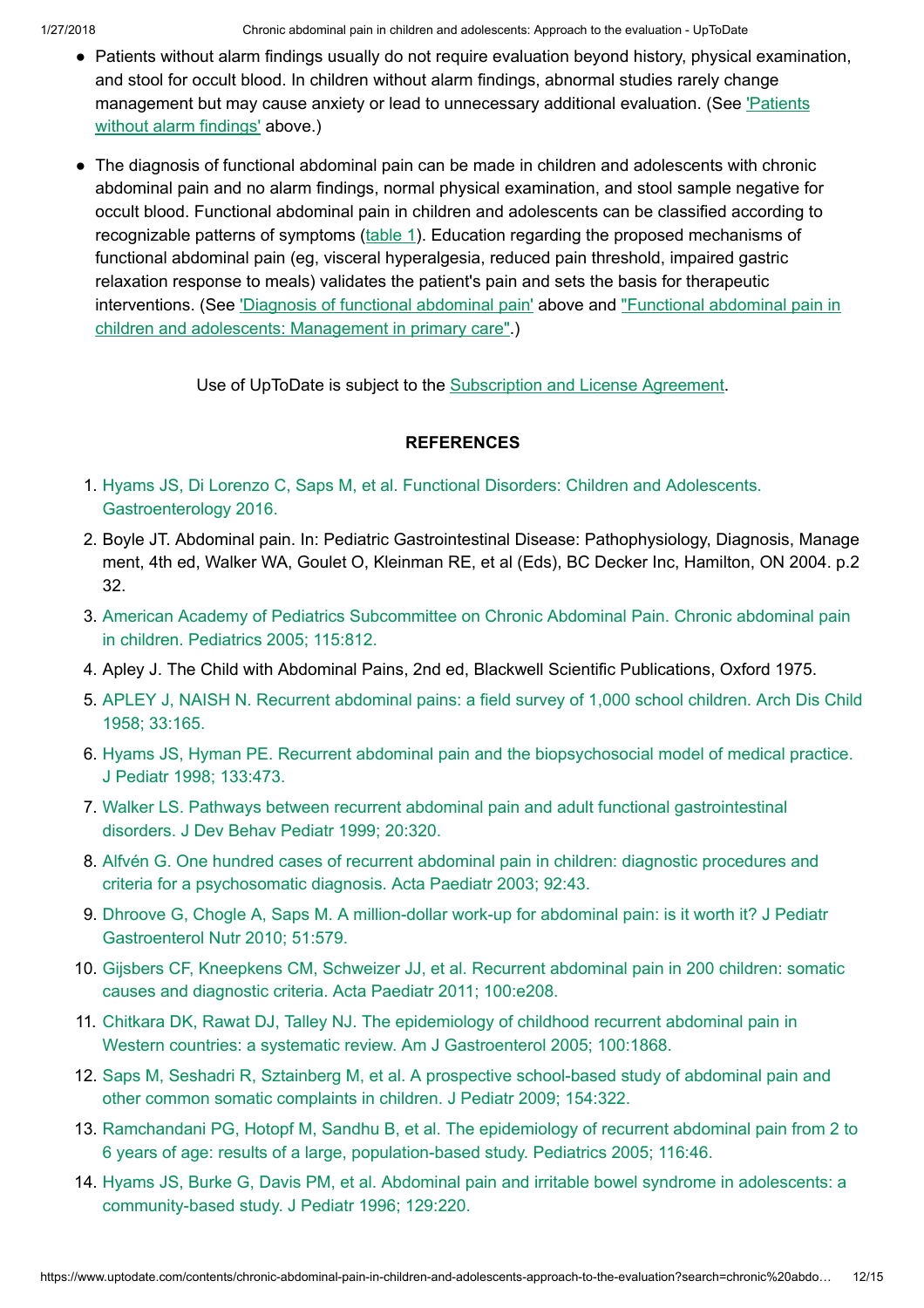- 15. Korterink JJ, Diederen K, Benninga MA, Tabbers MM. Epidemiology of pediatric [functional abdominal](https://www.uptodate.com/contents/chronic-abdominal-pain-in-children-and-adolescents-approach-to-the-evaluation/abstract/15) pain disorders: a meta-analysis. PLoS One 2015; 10:e0126982.
- 16. Ray BS, Neill CL. [Abdominal Visceral Sensation](https://www.uptodate.com/contents/chronic-abdominal-pain-in-children-and-adolescents-approach-to-the-evaluation/abstract/16) in Man. Ann Surg 1947; 126:709.
- 17. Cervero F. Neurophysiology of [gastrointestinal pain.](https://www.uptodate.com/contents/chronic-abdominal-pain-in-children-and-adolescents-approach-to-the-evaluation/abstract/17) Baillieres Clin Gastroenterol 1988; 2:183.
- 18. Haupt P, Jänig W, Kohler W. Response pattern of visceral afferent fibres, supplying the colon, upon chemical and [mechanical stimuli.](https://www.uptodate.com/contents/chronic-abdominal-pain-in-children-and-adolescents-approach-to-the-evaluation/abstract/18) Pflugers Arch 1983; 398:41.
- 19. Bentley FH. Observations on Visceral Pain : (1) [Visceral Tenderness.](https://www.uptodate.com/contents/chronic-abdominal-pain-in-children-and-adolescents-approach-to-the-evaluation/abstract/19) Ann Surg 1948; 128:881.
- 20. Mayer EA, Tillisch K. The brain-gut axis in [abdominal pain](https://www.uptodate.com/contents/chronic-abdominal-pain-in-children-and-adolescents-approach-to-the-evaluation/abstract/20) syndromes. Annu Rev Med 2011; 62:381.
- 21. Duarte MA, Goulart EM, Penna FJ. Pressure pain threshold in children with recurrent abdominal pain. J Pediatr [Gastroenterol Nutr](https://www.uptodate.com/contents/chronic-abdominal-pain-in-children-and-adolescents-approach-to-the-evaluation/abstract/21) 2000; 31:280.
- 22. Raichle ME. The restless brain: how intrinsic activity organizes brain function. Philos Trans R Soc Lond B [Biol Sci 2015;](https://www.uptodate.com/contents/chronic-abdominal-pain-in-children-and-adolescents-approach-to-the-evaluation/abstract/22) 370.
- 23. [Gomez-Suarez](https://www.uptodate.com/contents/chronic-abdominal-pain-in-children-and-adolescents-approach-to-the-evaluation/abstract/23) R. Difficulties in the Diagnosis and Management of Functional or Recurrent Abdominal Pain in Children. Pediatr Ann 2016; 45:e388.
- 24. Farmer AD, Aziz Q. Visceral pain hypersensitivity in [functional gastrointestinal disorders.](https://www.uptodate.com/contents/chronic-abdominal-pain-in-children-and-adolescents-approach-to-the-evaluation/abstract/24) Br Med Bull 2009; 91:123.
- 25. El-Matary W, Spray C, Sandhu B. Irritable [bowel syndrome:](https://www.uptodate.com/contents/chronic-abdominal-pain-in-children-and-adolescents-approach-to-the-evaluation/abstract/25) the commonest cause of recurrent abdominal pain in children. Eur J Pediatr 2004; 163:584.
- 26. Croffie JM, Fitzgerald JF, Chong SK. Recurrent abdominal pain in children--a retrospective study of outcome in a group referred to a pediatric [gastroenterology](https://www.uptodate.com/contents/chronic-abdominal-pain-in-children-and-adolescents-approach-to-the-evaluation/abstract/26) practice. Clin Pediatr (Phila) 2000; 39:267.
- 27. Lake AM. Chronic [abdominal pain](https://www.uptodate.com/contents/chronic-abdominal-pain-in-children-and-adolescents-approach-to-the-evaluation/abstract/27) in childhood: diagnosis and management. Am Fam Physician 1999; 59:1823.
- 28. Cohall AT, [Combe-Orlowski F.](https://www.uptodate.com/contents/chronic-abdominal-pain-in-children-and-adolescents-approach-to-the-evaluation/abstract/28) Chronic abdominal pain and homesickness in an adolescent male. J Adolesc Health Care 1989; 10:338.
- 29. Adams RM. Chronic [abdominal pain](https://www.uptodate.com/contents/chronic-abdominal-pain-in-children-and-adolescents-approach-to-the-evaluation/abstract/29) and Helicobacter pylori. Pediatr Infect Dis J 1997; 16:534.
- 30. Watson KL Jr, Kim SC, Boyle BM, Saps M. Prevalence and Impact of [Functional Abdominal Pain](https://www.uptodate.com/contents/chronic-abdominal-pain-in-children-and-adolescents-approach-to-the-evaluation/abstract/30) Disorders in Children With Inflammatory Bowel Diseases (IBD-FAPD). J Pediatr Gastroenterol Nutr 2017; 65:212.
- 31. Boyle JT, Hamel-Lambert J. Biopsychosocial issues in [functional abdominal pain.](https://www.uptodate.com/contents/chronic-abdominal-pain-in-children-and-adolescents-approach-to-the-evaluation/abstract/31) Pediatr Ann 2001; 30:32.
- 32. Di Lorenzo C, Youssef NN, Sigurdsson L, et al. [Visceral hyperalgesia](https://www.uptodate.com/contents/chronic-abdominal-pain-in-children-and-adolescents-approach-to-the-evaluation/abstract/32) in children with functional abdominal pain. J Pediatr 2001; 139:838.
- 33. Faure C, Wieckowska A. Somatic referral of visceral sensations and rectal sensory threshold for pain in children with [functional gastrointestinal disorders.](https://www.uptodate.com/contents/chronic-abdominal-pain-in-children-and-adolescents-approach-to-the-evaluation/abstract/33) J Pediatr 2007; 150:66.
- 34. Olafsdottir E, Gilja OH, Aslaksen A, et al. Impaired accommodation of the proximal stomach in children with recurrent abdominal pain. J Pediatr [Gastroenterol Nutr](https://www.uptodate.com/contents/chronic-abdominal-pain-in-children-and-adolescents-approach-to-the-evaluation/abstract/34) 2000; 30:157.
- 35. Alfvén G. The pressure pain threshold (PPT) of certain muscles in children suffering from recurrent [abdominal pain](https://www.uptodate.com/contents/chronic-abdominal-pain-in-children-and-adolescents-approach-to-the-evaluation/abstract/35) of non-organic origin. An algometric study. Acta Paediatr 1993; 82:481.
- 36. Lewis ML, Palsson OS, Whitehead WE, van Tilburg MA. Prevalence of [Functional Gastrointestinal](https://www.uptodate.com/contents/chronic-abdominal-pain-in-children-and-adolescents-approach-to-the-evaluation/abstract/36) Disorders in Children and Adolescents. J Pediatr 2016; 177:39.
- 37. Noe JD, Li BU. Navigating recurrent [abdominal pain](https://www.uptodate.com/contents/chronic-abdominal-pain-in-children-and-adolescents-approach-to-the-evaluation/abstract/37) through clinical clues, red flags, and initial testing. Pediatr Ann 2009; 38:259.
- 38. Gray L. Chronic [abdominal pain](https://www.uptodate.com/contents/chronic-abdominal-pain-in-children-and-adolescents-approach-to-the-evaluation/abstract/38) in children. Aust Fam Physician 2008; 37:398.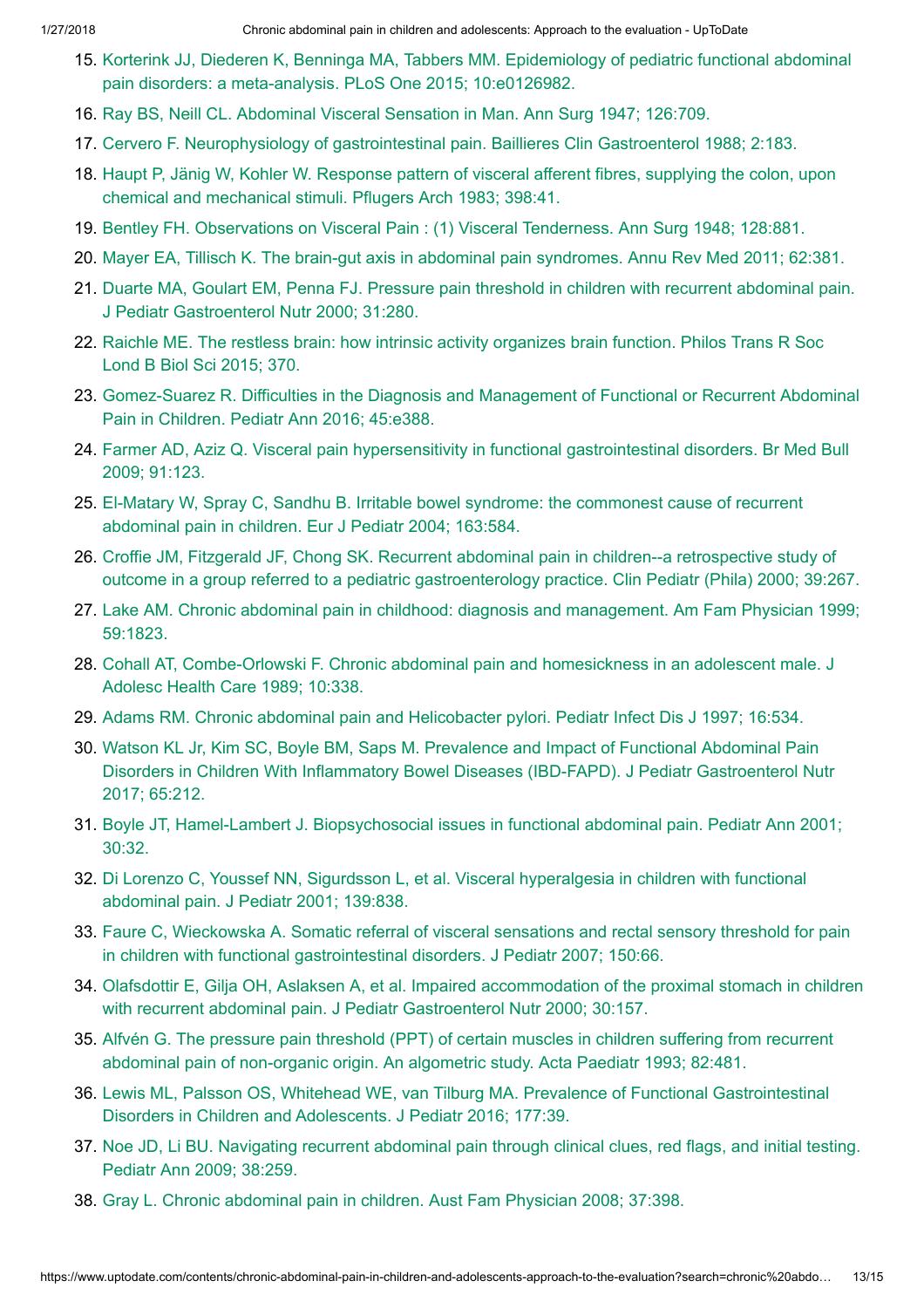- 39. Sieberg CB, [Flannery-Schroeder](https://www.uptodate.com/contents/chronic-abdominal-pain-in-children-and-adolescents-approach-to-the-evaluation/abstract/39) E, Plante W. Children with co-morbid recurrent abdominal pain and anxiety disorders: results from a multiple-baseline intervention study. J Child Health Care 2011; 15:126.
- 40. Yacob D, Di Lorenzo C, Bridge JA, et al. Prevalence of pain-predominant [functional gastrointestinal](https://www.uptodate.com/contents/chronic-abdominal-pain-in-children-and-adolescents-approach-to-the-evaluation/abstract/40) disorders and somatic symptoms in patients with anxiety or depressive disorders. J Pediatr 2013; 163:767.
- 41. American Academy of Pediatrics Subcommittee on Chronic Abdominal Pain, North American Society for Pediatric [Gastroenterology](https://www.uptodate.com/contents/chronic-abdominal-pain-in-children-and-adolescents-approach-to-the-evaluation/abstract/41) Hepatology, and Nutrition. Chronic abdominal pain in children. Pediatrics 2005; 115:e370.
- 42. El-Chammas K, Majeskie A, Simpson P, et al. Red flags in children with chronic [abdominal pain](https://www.uptodate.com/contents/chronic-abdominal-pain-in-children-and-adolescents-approach-to-the-evaluation/abstract/42) and Crohn's disease-a single center experience. J Pediatr 2013; 162:783.
- 43. Dufton LM, Dunn MJ, Compas BE. Anxiety and somatic complaints in children with recurrent [abdominal pain](https://www.uptodate.com/contents/chronic-abdominal-pain-in-children-and-adolescents-approach-to-the-evaluation/abstract/43) and anxiety disorders. J Pediatr Psychol 2009; 34:176.
- 44. Chiou E, Nurko S. [Functional abdominal](https://www.uptodate.com/contents/chronic-abdominal-pain-in-children-and-adolescents-approach-to-the-evaluation/abstract/44) pain and irritable bowel syndrome in children and adolescents. Therapy 2011; 8:315.
- 45. Sood MR. Treatment approaches to irritable [bowel syndrome.](https://www.uptodate.com/contents/chronic-abdominal-pain-in-children-and-adolescents-approach-to-the-evaluation/abstract/45) Pediatr Ann 2009; 38:272.
- 46. Zeiter DK, Hyams JS. Recurrent [abdominal pain](https://www.uptodate.com/contents/chronic-abdominal-pain-in-children-and-adolescents-approach-to-the-evaluation/abstract/46) in children. Pediatr Clin North Am 2002; 49:53.
- 47. Liossi C, Howard RF. Pediatric Chronic Pain: [Biopsychosocial Assessment](https://www.uptodate.com/contents/chronic-abdominal-pain-in-children-and-adolescents-approach-to-the-evaluation/abstract/47) and Formulation. Pediatrics 2016; 138.
- 48. McFerron BA, Waseem S. Chronic recurrent [abdominal pain.](https://www.uptodate.com/contents/chronic-abdominal-pain-in-children-and-adolescents-approach-to-the-evaluation/abstract/48) Pediatr Rev 2012; 33:509.
- 49. Palermo TM, Zeltzer LK. Recurrent and chronic pain. In: Developmental-Behavioral Pediatrics, 4th ed, Carey WB, Crocker AC, Coleman WL, et al (Eds), Saunders Elsevier, Philadelphia 2009. p.547.
- 50. Abdominal pain. In: Signs and Symptoms in Pediatrics, 3rd ed, Tunnessen WW, Roberts KB (Eds), Lip pincott Williams & Wilkins, Philadelphia 1999. p.448.
- 51. Creed F, Craig T, Farmer R. [Functional abdominal pain,](https://www.uptodate.com/contents/chronic-abdominal-pain-in-children-and-adolescents-approach-to-the-evaluation/abstract/51) psychiatric illness, and life events. Gut 1988; 29:235.
- 52. Robinson DP, Greene JW, Walker LS. [Functional somatic](https://www.uptodate.com/contents/chronic-abdominal-pain-in-children-and-adolescents-approach-to-the-evaluation/abstract/52) complaints in adolescents: relationship to negative life events, self-concept, and family characteristics. J Pediatr 1988; 113:588.
- 53. Chelimsky G, Boyle JT, Tusing L, Chelimsky TC. Autonomic abnormalities in children with functional abdominal pain: coincidence or etiology? J Pediatr [Gastroenterol Nutr](https://www.uptodate.com/contents/chronic-abdominal-pain-in-children-and-adolescents-approach-to-the-evaluation/abstract/53) 2001; 33:47.
- 54. Siawash M, de Jager-Kievit JW, Ten WT, et al. Prevalence of Anterior Cutaneous Nerve Entrapment Syndrome in a Pediatric Population With Chronic Abdominal Pain. J Pediatr [Gastroenterol Nutr](https://www.uptodate.com/contents/chronic-abdominal-pain-in-children-and-adolescents-approach-to-the-evaluation/abstract/54) 2016; 62:399.
- 55. Yip WC, Ho TF, Yip YY, Chan KY. Value of [abdominal sonography](https://www.uptodate.com/contents/chronic-abdominal-pain-in-children-and-adolescents-approach-to-the-evaluation/abstract/55) in the assessment of children with abdominal pain. J Clin Ultrasound 1998; 26:397.
- 56. Wright NJ, Hammond PJ, Curry JI. Chronic [abdominal pain](https://www.uptodate.com/contents/chronic-abdominal-pain-in-children-and-adolescents-approach-to-the-evaluation/abstract/56) in children: help in spotting the organic diagnosis. Arch Dis Child Educ Pract Ed 2013; 98:32.
- 57. Gijsbers CF, Schweizer JJ, Büller HA. Protozoa as a cause of recurrent abdominal pain in children. J Pediatr [Gastroenterol Nutr](https://www.uptodate.com/contents/chronic-abdominal-pain-in-children-and-adolescents-approach-to-the-evaluation/abstract/57) 2013; 57:603.
- 58. Koletzko S, Jones NL, Goodman KJ, et al. Evidence-based guidelines from ESPGHAN and NASPGHAN for Helicobacter pylori infection in children. J Pediatr [Gastroenterol Nutr](https://www.uptodate.com/contents/chronic-abdominal-pain-in-children-and-adolescents-approach-to-the-evaluation/abstract/58) 2011; 53:230.
- 59. Shanon A, Martin DJ, Feldman W. [Ultrasonographic](https://www.uptodate.com/contents/chronic-abdominal-pain-in-children-and-adolescents-approach-to-the-evaluation/abstract/59) studies in the management of recurrent abdominal pain. Pediatrics 1990; 86:35.
- 60. Schmidt RE, Babcock DS, Farrell MK. Use of abdominal and pelvic ultrasound in the evaluation of chronic [abdominal pain.](https://www.uptodate.com/contents/chronic-abdominal-pain-in-children-and-adolescents-approach-to-the-evaluation/abstract/60) Clin Pediatr (Phila) 1993; 32:147.